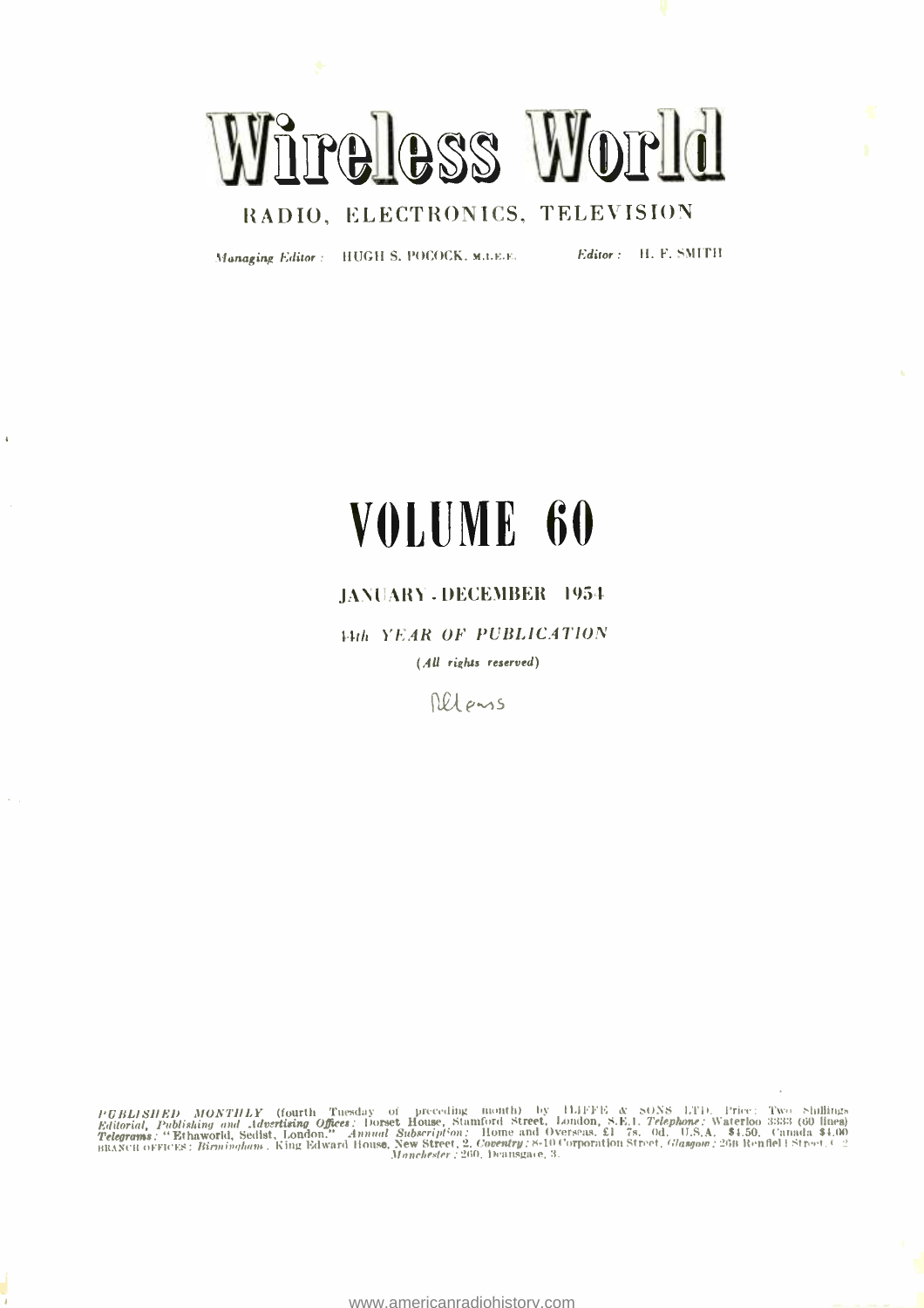#### **GENERAL INDEX**

To facilitate reference, the month of issue as well as the page number is given.

The General Index is followed by a Classified Index under the headings of Aerials, Books and Publications, Circuitry, Components, Design, Education and Training, Electronics, Manufacturers' Products, Modulation, Organization, Personalities, Propagation, Radiolocation, Sound Reproduction, Television, Test and Measurement, Transmission and Communications, and Valves. References to Books and Personalities appear only in the Classified Index. Indexes to Authors and Illustrations appear on pp. 10 and 11.

- A.C. D.C. Dangers (Correspondence) 593 Dec A.F. Amplifier, "Grounded Grid," Thomas
- 
- 
- A.r. Anphiner, Grounden Gran, Thomas<br>A.G.C. *(Correspondence*) 437 Sept.<br>A.M./F.M. Receivers: Design. Factors, G. H.<br>[Rinsael], 431 Sept.: (Correction) 512 Oet.
- 0t, Walter (Editorial) 101 Mar,<br>A.P.A.E. Exhibition (News) 156 Apr.,<br>Review, 313 July<br>— President's Address, 318 July<br>Aconstitis in Broadcasting (*Editorial*) 153 Apr.

- 
- Acoustics in Broadcasting (*Eatternal*) 153 Apr.<br>Advertisements in Journals (Correspondence)<br>69 Feb., 382 Aug.<br>Aeronautical Communications, LCA.O. Meet-<br>Aeronautical Communications, LCA.O. Meet-<br>Ing (Ners) 155 Apr.<br>Radio :
- $Oct$ ,
- Oct.<br>Aids to Mechanical Handling, 312 July<br>Air Traffic Control Radar, D. A. Levell, 227
- May Radar, (Editorial) 51 Feb., Article Airborne.
- Airborne Radar, (Editorial) 54 Feb., Article<br>Aircraft Feb., Article<br>Aircraft Flutter Simulation: Television<br>Society's Exhibition, 73 Feb.; (Correspondence) 177 Apr.<br>Plotting System, S.T.C., 303 June<br>Airlield Rado, Ferryli
- 
- 
- 
- 
- 
- 
- 
- American Television Seene, M. J. L. Pulling, Balm (18 Jan. 1976)<br>
 J. Bayensive 10-Watt Mullard, 208<br>
 J. Inexpersive 10-Watt Mullard, 208<br>
 Ang.: (Correction) 500 Oct., 555<br>
 Ang.: (Correction) 500 Oct., 555<br>
 Ang.:
	-
- 
- 
- 
- 
- 
- 
- 
- 
- " Automation," Leon G. Davis, 185 Apr.
- 
- B.B.C.
	- Amended TV Plans (News) 124 Mar. Band H1 Television Tests (News)
	- $\begin{tabular}{ c | c} \hline \textbf{309 July} & \textbf{508} & \textbf{68} & \textbf{68} & \textbf{78} \\ \hline \textbf{117} \textbf{18} & \textbf{88} & \textbf{188} & \textbf{197} \\ \hline \textbf{118} & \textbf{188} & \textbf{188} & \textbf{189} & \textbf{189} \\ \hline \textbf{118} & \textbf{189} & \textbf{188} & \textbf{189} & \textbf{189} \\ \hline \textbf{118} & \textbf{189} & \text$
	-
	- bine<br>
	1800 Man TV Station (*News*) 25 Jan.<br>
	------- Wight, S. Devon and Aberdeen<br>
	TV Stations Opened (*News*) 584 Dee,
	- Low-Power Television Operation<br>(*News*) 26 Jan,<br>Political Television (*Editorial*) 205
	- May
	-
	- May<br>Record Archives, 344 July<br>Report 1953-54 *(Editorial)* 529 Nov.<br>Rowridge TV Coverage Map, 531 Nov.<br>Shared Television Masts *(Editorials*)<br>Shared Television Masts *(Editorials*)<br>Television Act 1954 *(Editorial*) 409<br>Son
	-
	- Sept
- B.B.C. (contd.)
	- Contains Broadcasting: F.M. Stations<br>Coverage Map, 415 Sept.<br>— Quality (Editorial) 529 Nov.;<br>— Quality (Editorial) 593 Dec.
	- Transmissions (News) 309 July;
- 360 Aug. B.C.C. <sup>9</sup> (Radio Administration) (Editorial)<br>357 Ang.
- $\rm B.R.E.M.A.$ 
	- enen<br>Anmial Report (*News*) 155 Apr.<br>Council Elected (*News*) 157 Apr.<br>Recommendationsfor Television Intermediate Frequencies, 582 Dec.<br>Television Oscillator Radiation, 1n-
	- vestigation. 154 Apr
- Brit.LR E.
	- K.m.<br>
	Address (News) 585 Dec.<br>
	"Crystal Valves in Radio and Blee-<br>
	"Crystal Valves in Radio and Blee-<br>
	tronies," Lecture, 204 June<br>
	"E lucation and "Taibing" in the<br>
	"Electronics Industry." Discussion,<br>
	"Electronics Indust
		-
	- 90 Eeb Electronics in Industry " Convenience
	- For (News) 309 July: (Editorial)<br>357 Aug.: Reviews, 358 Aug. 448<br>357 Aug.: Reviews, 358 Aug. 448<br>Sept.: (Correspondence) 437 Sept.<br>Premium Awards, 534 Nov.
- $B.S.R.A$ 
	- Exhibition (News) 231 May, Review,
		-
	-
	-
- 
- Exhibition (*Nees*) 231 May, Review,<br>
231 May, Review,<br>
231 May, Review,<br>
213 May, Problems of Magnetic Taps Reproduction," Lecture, 84 Feb.<br>
224 May Alarms (*Correspondence*) 224 May<br>
18aby Alarms (*Correspondence*) 224 M
	- May Television Interference, F. R. W. Strafford, 501 Oct.; *(Correspondence*) Sermond Check<br>The Timer, Pye, 162 Apr.<br>Test Transmitter, Mullard, 162
	- Apr.<br>IV Television Convertor, 24 Jan.
- 
- 13 receives and conserved at the state of the Harthelemy, René, Appreciation, E.<br>Barthelemy, René, Orge (Correspondence) 594
- Thee, Beerle (1993)<br>Set, Economy, R. S. Channon, 10
- $\begin{tabular}{ll} $=8e1$, & Rcomons, & $\cdots$\\ \bf{Baxanball}~\bf{Tope}~\bf{Comparing}~\bf{Circuit}~(Car-Baxandall~\bf{Topo}~\bf{Homensating}~\bf{Circuit}~(Cor-Besides)~\bf{Cov},\\ \bf{Belside}~\bf{Rec)~\bf{S1T},~\bf{Minidute},~\bf{S},~\bf{W},~\bf{Mmos},\\ \bf{Bieycle}~\bf{Radio},~\bf{G},L,~\bf{Developments},~\bf{511} \\ \bf{Oot}~\bf{O1},~\bf{O1},~\bf{O2},~\bf{O$
- 
- 
- Blind Persons' Tape Player, 32 Jan.<br>British Colour Television System *(Corresspondence*) 326 July
- C.B.S. Tri-Colour C.R. Tube, 12 Jan
- 
- 
- Calculation of Coupling, Francis Oakes, 180 Apr.
- Calibration: Instrument Error Curves, M. G. Seroggie, 218 May<br>|tors, = Eddystone = H.F. and = V.H.F.
- Capacitors, E<br>47 Jan.
- 
- 
- Sent " Careers in Engineering " Film (News) 311
- 
- " Careers in Bugineering (and viewer) 282 June Calcorde Follower Oscillator, Thomas Rod-dan, 106 Mar, 2000, Start (and Calcorde Field Career) (and CATHODE RAY " ARTICLES", CATHODE RAY " ACTICLES" (and Careers Capacity Car
- HODE RAY '' ARTIULES:<br>Cavity Resonators, 290 June<br>Electron Optics, 79 Feb.<br>Focusing Cathode Rays, 133 Mar.<br>How Fast is Electricity? 41 Jan.

 $\overline{\mathbf{a}}$ 

www.americanradiohistory.com

- " Cathode Ray" Articles (contd.)<br>Pith Balls and Grid Current, 616 Dec.
	- Rectification, 513 Oct.: 569 Nov.<br>Relaxation Oscillators, 193 Apr.:
	- Low and High
	- 245 May Nacuma Lauto Interference, 245 May<br>
	Yeetor Diagrams Again, 327 July:<br>
	383 Aug.: *(Correspondence)* 438<br>
	Neutro Ray Tube Sizes, 44 Jan.<br>
	Tavity Resonators, ''Cathode Ray,'' 290<br>
	Tavity Resonators, ''Cathode Ray,'' 290<br>
	Tavi
	-
- 
- 
- 
- Cathode-Ray Tube Sizes, 44 Jan.<br>
tavity Resources, "Cathode Ray," 290<br>
June Centimetre-Wave Oscillograph, 62 Feb.<br>
Chameleon " Oscillator, Thomas Rod-<br>
dam, 52 Feb.<br>
Choosing a Television Standard, 401 Aug.<br>
Circuit Symbol
- 
- Scott-Faggart and Edwin J. Moyse,<br>
(103 Aug., 103 Aug., 103 Aug., 103 Aug., 103 Aug., 103 Nov., 104 Cold-Cathole Tubes, Mullard, 200 Apr., 104 Cold-Cathole Tubes, 104 Cold.<br>
Cold-Cathole Tubes, 104 Aug., 104 Aug., 104 Aug.
- 
- 

Oet.

ons piec<br>— Television, Amateur, 168 Apr.<br>— Camera Convertor, 540 Nov.<br>— Bell, 34 Jam.<br>— Bell, 34 Jam. 

Communication Receiver, Wideband Naval, 333 July Compatible Colour Television, D. A. Bell, Compatible Coronic renewledge is a<br>Compatibility in Colour TV, LE.E. Discussion, 625 Dec.<br>— : Television for Posterity (Editorial)<br>— : Television for Posterity (Editorial)

307 July<br>Competitive Television (Editorials) 1 Jan

Competitive Television (Editorials) 1 Jan.,<br>
Components Exhibition, R.E.C.M.F., List of<br>
Exhibitions, 187 Apr., Reviews, 206<br>
Exhibitions, 187 Apr., Reviews, 206<br>
May, 299 June, 313, 318 July<br>
Computers: Storage Systems, B

D.C. Component in Television, W. T. Cock-

**D.C.** Component in Television, W. T. Coek-becade Counter, ling as Feb. (Oerrection) 547 Nov. (Correction) 35 Nov. (Correction 347 Nov. (Correction) 102 Nov. (Correction 1 Notice Rectifier in Value Northern 1 Nov. Coek-be

E.B.U. Meetings (News) 155 Apr., 231 May-

**E.B.O.** Merrings (*SPOR)* 155 Apr., 231 May-<br>258 June, 592 Dec.<br>--- Report: Television L.F. Inquiry, G. H.<br>--- Report: Television L.F. Inquiry, G. H.<br>382 Aug.<br>Beonomy Battery Set, R. S. Channon, 10

Sept. (Berort, 529 Nov.

FALL versus F.M.: End of a Controversy, 101 Mar.<br>Authority - and - Independence, - 409

Jan. EDITORIALS: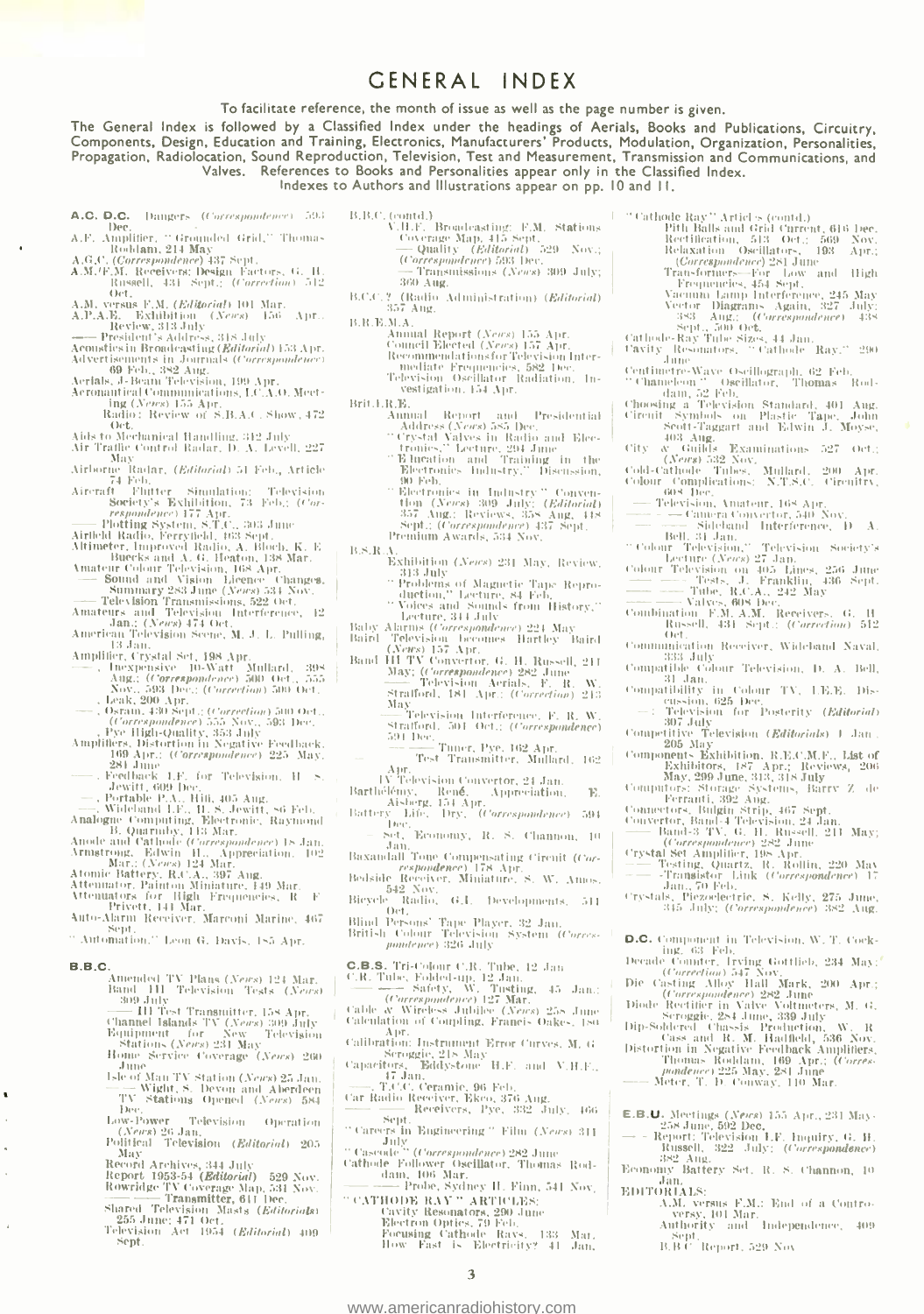- Editorials (contd.)<br>
B.C.C.? 357 Aug.<br>
Electronics in Industry, 357 Aug.<br>
L.T.A., 471 tot.<br>
Lienner Muddle, 581 Dec.<br>
New Licences, 255 June<br>
Objectives in Sound Reproduction,<br>
152 Area in Sound Reproduction,
	-
	-
	- Objectives in Sound Reproduction,<br>153 Apr.<br>205 May<br>Quality on V.H.P., 529 Nov.: (Cor-<br>expondence) 593 Dec.<br>Radio Eavesdropping, 409 Sept.<br>Radio Eavesdropping, 409 Sept.<br>Radio Licences (Hotel), 307 July<br>Safety in the Air, 5
	-
	-
	-
	-
	-
	- 471 Oct.<br>Show Afterthoughts, 471 Oct
	- small-Scale Competitive Television,  $1 - \tan$
	-
	-
- $\begin{tabular}{ll} \multicolumn{1}{l|}{\text{1. Jan.}} & \multicolumn{1}{l|}{\text{1. Jan.}} & \multicolumn{1}{l|}{\text{1. plan.}} & \multicolumn{1}{l|}{\text{Poleusion for Posterty, 307 July}} \\ \multicolumn{1}{l|}{\text{The Law, 357 Aug.}} & \multicolumn{1}{l|}{\text{V.H.F. Very Much at Sea, 51 Field}} \\ & \multicolumn{1}{l|}{\text{V.Gures/paralleler}} & \multicolumn{1}{l|}{\text{Bileu.}} \\ & \multicolumn{1}{l|}{\text{Eulerization and}} & \multicolumn{1}{l|}{\text{Trainim$
- 
- 
- Jan.<br>Lenses in C.R. Tubes, '' Cathode Ray.''
- 183 Mar.<br>
183 Mar.<br>
183 Mar.<br>
184 Martin Papier (Statione Ray, 1918).<br>
184 Martin Papier (Statione Ray, 1918).<br>
185 Quarmby, 113 Mar.<br>
186 Meter, M. G. Seroggie, 371 Aug.
- 
- Electrostatic Radiography, Ferranti, 464 Sent.
- Electrostatics in Valve Design: Pith Balls<br>and Grid Current, "Cathode Ray."
- 
- and Grid Current, "Cathode Ray."<br>
616 Dec.<br>
2006 Ber, W. Interference, B. L.<br>
Morley, 91 Feb.<br>
1988 Competition, Research, 23 Jan.<br>
European Broadcasting: Technical Work of<br>
E.B.U., 592 Dec.<br>
------------------------------
- 
- 

EXHIBITIONS:

- BIT10NS:<br>
2.B.A.E. (News) 156 Apr.: Review,<br>
3.B.A.E. (News) 231 May:<br>
Review, 333 July: B.S.R.A. (News) 231 May:<br>
Review, 333 July: British Plastics<br>
1955 (News) 27 Jan.: British Trade<br>
1476 Oct., 532 News, 1611s Court<br>
R Oct.; Review, 478 Oct.; Attendances<br>
(News, 478 Oct.; Attendances<br>
(News, E. Atsberg, 287 June; Institution of Electronics Manchester Exhibition<br>
(The Attendanc, 549 June; Review, 448 Sept.; Deipzig Fair,<br>
V. A. Sheridan,
- 
- 
- 
- F.M. A.M. Receivers: Design Factors, G. H.<br>Russell, 431 Sept.: (Correction) 512 Oet.
- F.M. Feeder Unit, Chapman Reproducers,
- 
- Son A.M. (Editorial) 101 Mar.<br>Facsimile Receiver, Muirhead, 199 Apr.<br>Faraday Medallist : Isaac Shoenberg (News)<br>Tanabash.<br>Hamiltonic
- Feedback Circuits (Correspondence) 438 Sept.
- Separt<br>Decade Counter, Irving Gottlieb, 234<br>May; (Correction) 547 Nov.<br>L.F. Amplifiers for Television, H. S.
- L.F. Amplifiers respectively. Ferranti Scottish Laboratory Opened, 560
- Nov Ferrite Rod Aerials, W. A. Everden, 440
- 
- 
- 
- Fifty Years of Wireless Telephony, 620 Dec.<br>Film on Valve-Making, Mullard, 213 May<br>Filters Without Fears, Thomas Roddam,<br> $-367$  Aug., 445 Sept., 561 Nov., 603<br>Dec.: (Correspondence) 556 Nov.,<br>594 Dec.
- 
- 
- Source Market (News) 441 Sept.,<br>
Fleming Valve Jubilee (News) 441 Sept.,<br>
174 Oct., 531 Nov.<br>
Flight Simulator, Mobile, 147 Mar.<br>
Flywleed Synchronizing, W. T. Cocking,<br>
519 Oct., 557 Nov., 621 Dec.<br>
Focusing Cathode Rays,
- 133 Mar. Folded-Up C.R. Tube, 12 Jan.
- French Components Show 1954, E. Aisberg, - 287 June<br>- 287 June<br>- 287 June<br>- Polyision - Progress, Charles - Bovill,
- 
- 261 June Frequency Shift Radio Telegraphy, D. H. C.<br>Scholes, 129 Mar.
- 
- GERMANIUM Crystal Receiver Colls, Tele-<br>tron, 148 Mar.<br>Grid-Dip Oscillator, G. P. Anderson, 465
- Sept. Sept. 214 May 214 May
- H.F. Cables: Preferred Impedances, 612
- Dee. H.T. Generator, Transistor, D. L. Johnston, 518 Oct
- Hartley O Oscillator, Thomas Roddam, 52
- Hearing Aid with Transistor, Amplivox,<br>149 Mar.
- Transistor H.T. Generator, 518
- 
- 
- A pr
- Apr. (Outlier Sound Reproducer: Osram<br>Amplifier, 430 Sept.; *(Correction*)<br>500 Oct.; *(Correspondence*) 555 Nov.,<br>593 Dec.<br>——Tape Recording System, A. F.
- 
- Flachmann, 564 Nov.<br>
Flachmann, 564 Nov.<br>
Aug.: U-Watt Anullier. Mulliarl, 388<br>
Aug.: *Correspondence*) 500 Oct.<br>
555 Nov., 593 Dec.; *(Correction*) 500 Oet.
- 
- Uet, University Training Courses, 250<br>
Historical Coherer *(Correspondence)* 70 Feb.<br>
Hone-Made Transistors, P. B. Helsdon, Home-Made
- Hong Kong Harbour Radio, G.E.C., 289 June
- Honours, Birthday (*News*) 340 July<br>Hotel Radio Licences (*Editorial*) 307 July
- LE E.
	-
	-
- Awards to Authors, 469 Sept.<br>
Paraday Medallist: Isaac Shoenberg.<br>
Crees) 75 Feb.<br>
Jubilee of the Thermionic Valve<br>
Cleres) 441 Sept., 474 Oct., 531<br>
Cleres)
	- Loudspeaker Loudspeaker – Systems — Recent<br>"Frends in Design," Lecture, 34 Jan. remus in rossian, Leeuwer, 364 Anii, Therman Committee, 364 Anii, Therman in Committee, 364 Anii, Theoria in the Galour Television in Galour Television, 525 Galour Television, 525 Galour Television, 525 Galour Television,
	- Dee.<br>All Transistors Oust<br>All Transistors ou 68 Will. Receiving Valves? Discussion, 68 Feb.
- 
- 
- $\begin{tabular}{|c|c|c|c|c|} \hline & Feb. & {\it new} & {\it new} \\ \hline I.F.s & for TV: International Study & (*Nees*) \\ \hline 532 Nov. & & & {\it new} \\ \hline \end{tabular} \begin{tabular}{c} \hline & {\it new} \\ 532 & Now. \\ \hline \end{tabular} \begin{tabular}{c} \hline & {\it new} \\ 532 & Now. \\ \hline \end{tabular}$
- 
- 
- LP.R.E. 412 Sept. LT.A.
	- Political Television (Editorial) 205
		- Poutrain<br>Shared Television Masts (*Editorials*)<br>Shared Television Act 1954 (*Editorial*) 409<br>Pelevision Act 1954 (*Editorial*) 409<br>Sept.: Summary, 410 Sept.<br>"Concesses Headquarters (*News*) 534
		-
		- Temporary Headquarters (News) 534 Nov
		- Transmitters Ordered, 535 Nov.
- $\begin{tabular}{l|c|c|c} \hline \textbf{Ig}nition and Thelexison Interference (Corres-  
poulence) & 382–Aug, & 500–Oct., \\ & 556–Nov.; (Random-Rudations) \\ & 558–Nov.; (Kerach 584–Dec.) \\ & 658–Wey. (Correspondence) 18–Jan., \\ & 69–Pol., 178–Agr., 225–May \\ & 64–Gr. [128–137, 252] \\ & 64–G. Jolmstone, 377–Aug, \\ \hline \end{tabular} \\ \hline Inductance and Dynamic Resistance Meter, and L. G. Lleaton, 138–Mar$
- 
- 
- 
- 
- 
- 
- 
- 437 Sept.<br>— R.A. Amplifiers, G.E.C., 352 July<br>— Receiver, G.E.C., 251 May<br>— Receiver, G.E.C., 251 May<br>— TV Equipment, Pye, 312 July<br>— Intra-Red Analysis, Mervyn-N.P.L. Spectronics Manchester Show<br>— Sept.<br>— That (Clearly 27
- 
- 
- 
- 218 May<br>Intereption of Messages: Contravention of<br>M.T. Act (Editorial) 409 Sept.<br>Interference. Amateurs and Pelevision,<br>202 Jan.: (News) 474 Oct.<br>2011 Television, P. R. W. Straf-<br>ford, 501 Oct.: (Correspondence) 594<br>ham Eliminating C.W., B. L. Morley, 91
- 

Radio Research, U.R.S.I. Meetings,

JERSEY Television Relay, 391 Aug.<br>Jubilee of Thermionic Valve, J.E.E., 411<br>Sept., 474 Oct., 531 Nov.

LAMP Interference, 102 Mar.; "Cathode Ray", 245 May<br>Ray", 245 May<br>Lempholder, Bulghi Eilliput, 353 July<br>Legal Reporting, T. D. Conway, 588 Dec,<br>Leipzig Fair, V. A. Sheridan, 549 Nov.

A.C./D.C. Dangers, A. B. Grief, 593

Aircraft Flutter, H. B. S. Brabham, 177 Apr.<br>Anode and Cathode, R. W. Hallows,

Baby Alarms, " Cathode Ray," 224<br>May

Band HI Television Interference, R. Bank in the second means of the Bank of the Bank of the Charles Charles Charles Charles Charles Charles Charles Charles Charles Safety, D. A. Ward, 127

anar<br>Cascode, S. L. Fife, 282 June<br>Cryptie - Units, - Henry - Morgan, - 382<br>- Aug.

Dry Battery Life, C. A. Quarrington, Dry Bartery Line, C. A. Quarrington,<br>
Blectronics and Automation, D. A.<br>
Bell, 437 Sept.

Feedback Circuits, A. V. Slater, 438 Sept.

Filters without Fears, B. Hague,<br>556 Nov.; Thomas Roddam, 594

Historical Coherer, A. M. Fisher,

Ignition and Television Interference, matom and reasons interference;<br>Platts, G. O. Thacker, 500 Oct.;<br>C. E. King, 556 Nov.; (Random<br>Radiations), 578 Nov.; (News) 584

Castings, Ronald W. Bailey,

**LETTERS TO THE EDITOR** 

Dee.

18 Jan.

Mar.

Dee.

70. Feb

282 June

Die

Jan.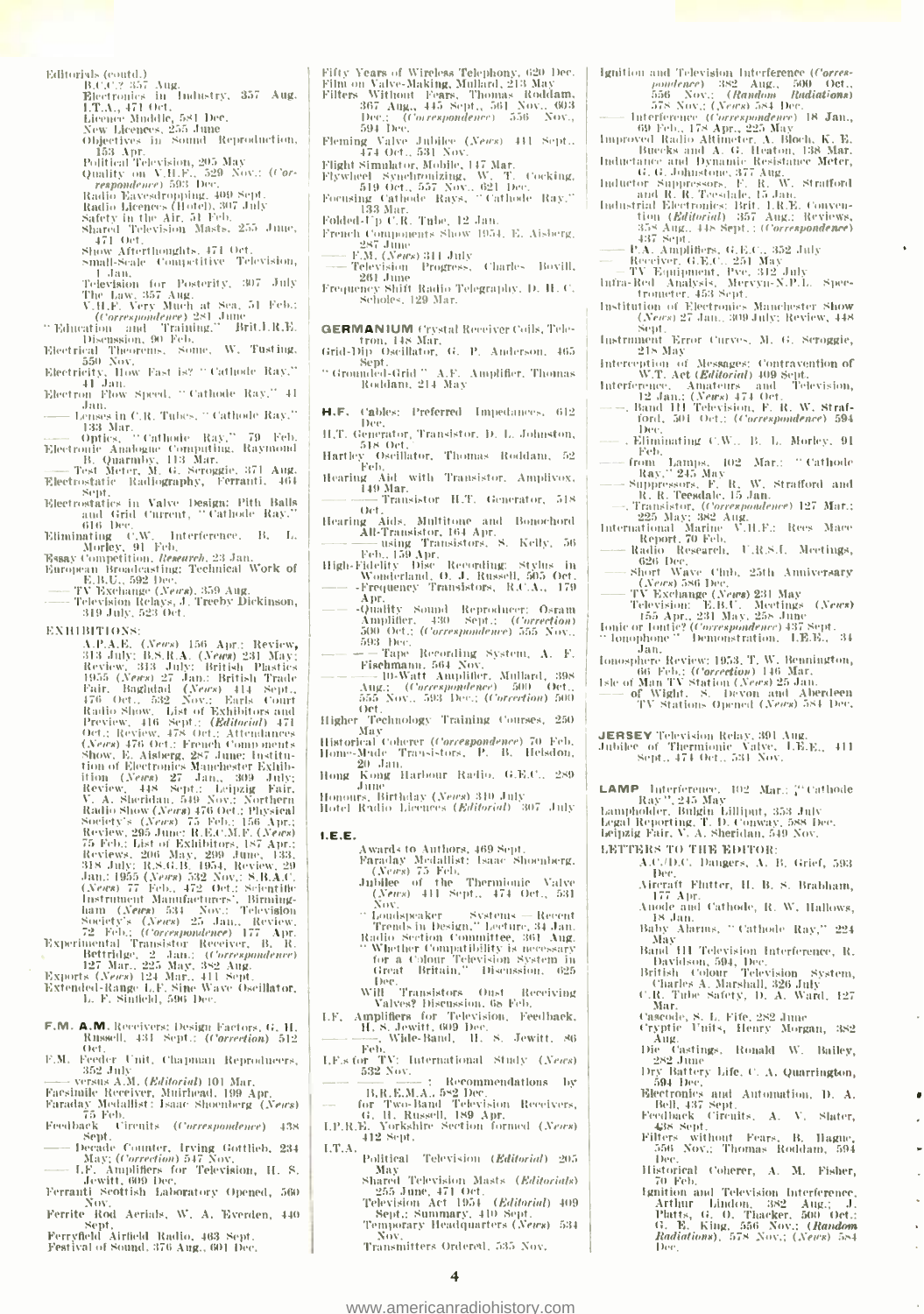Letters to the Editor (contd.)

- is to the Editor (contd.)<br>
1<br/>gnition Interference, T. A. Dineen, B. Jan, R. Lincoln 19ster, 690<br>
18<br/>Jeb, Byron Goodman, 178 Apr.; D. J. Brnyns, 225 May 1<br/>inspective 10-Wart Amplifier, E. F., Good, 500 Oct $\pm$ J
- 
- 
- 
- 
- 
- 
- 
- Dee
- Dec.<br>
Recording and the Law, E. G. Harrison, A. H. Coupe, 17 Jan.<br>
Reflex Push-pull Receivers. G. F.<br>
Johnson, IS Jan.<br>
Relaxation Oscillators. Teathode<br>
Relaxation Oscillators. Teathode<br>
Shark. 281 June
- 
- Skeleton Slot Aerial, T. R. Boys. 199 Oct.
- rou Oct.<br>Symbols, P. Oakes, 127 Mar.; Henry<br>Symbols, P. Oakes, 127 Mar.; Henry<br>Morgan, 178 Apr.; P. M. Thompson. 325 July
- 
- 325 July<br>Tape Recording Machines, Harry<br>Crampin, 594 Dec.<br>Technical Qualifications, A. J. Kennet<br>Ward, M. B. Ingerield. (\* Engineer<br>Abroad," 19 Jan: (\* Radio Engineer," 177 Apr.<br>Television Aerials, H. Willan Critch-<br>ley, F
- 
- June
- 
- June<br>
June<br>
Television L.F. Inquiry, W. G. S.<br>
Wright, 382 Aug.<br>
Transister Circuit, W. Grey Walter<br>
Transister Interference, W. Grey<br>
Walter and Karl Walter, 127 Mar.:<br>
Lorin Kuight, 225 May: B. S. T.<br>
Unibaoc 389 Aug. B.
- 
- Form Kaught, 225 May: B. S. T.<br>Tribute-Baxandall Tone Compensation<br>Tribute-Baxandall Tone Compensation<br>In Crecoupled? L. Bainbridge-Bell.<br>The Decoupled? L. Bainbridge-Bell.<br>225 May: Neith A. M. Hardisty.<br>Naturalling
- Yeetor Diagram Conventions, David<br>Morris, 438 Sept., '' Cathode Ray.''
- 
- Morris, 438 Sept., "Cathode Ray,<br>
100 Oct,<br>
Unit, 19 Jan.<br>
Unit Dialon, "Cathode Ray", Weathering of Polythene, R. C.<br>
Mighter, 128 Mar,<br>
"Mighter, 128 Mar,<br>
"Wighter" J. D. Oshourne, 437<br>
"Wighter" Cathod Ray (1995), 2003
- Sept. 1<br>
Why Lines? S. Hosking Tayler,<br>
437 Sept., '' B.H.'', F. V. Bale,<br>
499 Oct.: W. F. Schreiber, 555 Nov
- 
- Nov. Vol. Prices? G. W. Irwin. 69<br>Feb.: " Ray," 382 Aug.<br>Williamson Tone Compousating Unit, Williamson Tone Compousating Unit,<br>John J. Clark, 177 Apr.: C. Robin-son, 224 May: G. A. Askew, 281 June
- " Wireless Fitty Years Ago," Edwin<br>H. Armstrong, 17 Jan. : " Radio-phare," 70 Feb.
- pages, 30 Jan., 77 Feb., 125 Mar., 157 Apr., 233 May., 260 Jan., 77 Feb., 125 Mar., 157 Apr., 233 May., 260 Jan., 311 July, 361 Aug., 412 Sept., 476 Oct.,
- Muddle (Editorial) 581 Dec
- Regulations Amended (Editorials) 255<br>June, 307 July: Article, 283 June:<br>(Nears) 309 July: 534 Nov.
- 
- Georg and any, and any<br>Lifeboat Radio, Ships, 308 July<br>Linearity-Measuring Instrument. Simple, K. G. Beauchamp, 36 Jan.<br>Lissajos Scaming in Television. F. P.<br>Hughes, 389 Aug.; (Correspondence)<br>Long-Distance V.H.F. Rece
- 
- Long-Playing Magnetic Tape, 32 Jan.
- Loudspeaker Cabinet, Tannoy, 97 Feb.
- , G.E.C. Metal-Cone, 430 Sept. Körting Electrostatic "Tweeter,"
- 148 Mar
- Luxembourg Effect (Neies) 25 Jan.
- $M$ .
- **MAGNETIC** Recording.<br>
Spratt, 508 Oct.<br>
 Tape Mandards (News) 474 Oct.<br>
 Standards (News) 474 Oct.<br>
Spratt, 264 June<br>
Spratt, 264 June
- Sound Tracks for Cinema Stereophony,
- sound Tracks for Chemia Stereophony,<br>Tape, M.S.S. Recording Co.'s New,<br>Chers 27 Jan.<br>— Recording, B.S.R.A. Lecture, 84
	- Feb.
- Marine V.H.F. R/T (*Editorial*) 51 Feb.:<br>(Correspondence) 281 June<br>Measurement of Harmonic Distortion, T. D.
- Newsur-ment or trainformly Distortion, T. D.<br>Conway, 110 Mar.<br>Measuring Thterference, E.R.A. Report, 55 Feb.
- Sol Pen,<br>Nou-Linearity, D. C. Pressey, 60 Feb.;<br>(Correction) 128 Mar.<br>Small Voltage Changes, J. P. Salter.
- 
- Megawatt Transmitter, U.S., 85 Feb.<br>Megawatt Transmitter, U.S., 85 Feb.<br>Megohmmeter, Transistorized, P. B. Helsdon,
- 121 Mar.<br>Mercury Switches, Besson & Robinson, 450 Sent.
- 
- Sept.<br>
Metal Film Resistors, 348 July<br>
Meter, Inductance and Dynamic Resistance,<br>
G. G. Johnstone, 377 Aug.<br>
 Shurt, Making a Universal, A. L.<br>
Unisholm, 35 Jan.<br>
Microwave Test Bench, Ferranti Integrated,<br>
Microwave Test
	-
- 351 July
- Midget Sensitive T.R.F. Receiver, J. L.<br>
Oslourne, 165 Apr., 268 June<br>
(Correspondence) 224 May, 437 Sept.)<br>
(Random Radiations) 407 Aug.<br>
 Television Set. 525 Oct.<br>
 William St. 525 Oct.
- recession set, also over, s. W. Amos.<br>Miniature Bedside Receiver, s. W. Amos.<br>Mobile Flight Simulator, Rediton, 147 Mar.<br>— Radio Contuilttee formed (*News*) 311
- July
- Users' Association formed (News)  $\frac{25 \text{ Jan.}}{100 \text{ N} \cdot \text{J} \cdot \text{J} \cdot \text{J} \cdot \text{J}}$  Writ (*News*) 124 Mar.
- Monochrome Television Camera, Marconi,<br>257 June
- d Inexpensive 10-Watt Amplitier,<br>398 Aug.: (Correction) 500 Oct.; Mullard (Correspondence) 500 Oct., 555 Nov., 593 Dec.
- Multiplex F.M. Broadcasting, 145 Mar.
- NATIONAL Bureau of Standards Labora-
- **TONAL** Bureau or Standards and Radio Show, Preview, 416 Sept<br>Radio Show, Preview, 416 Sept<br>*(Editorial*) 471 Oct.; Review, 42<br>Oct.; Attendances (*Newa*) 476 Oct. 416 Sept.:
- Oct.; Attendances (News) 4.6 Oct.<br>
Negative Feedback Amplifiers, Distortion in,<br>
Themas Roddam, 169 Apr.; (Correspondence) 225 May, 281 June<br>
205 May, 281 June<br>
205 May, 281 June<br>
205 May, 281 June<br>
206 Nov., 505 Dec.<br>
200
- 
- 
- 
- Niekel for Valves), Henry Wiggin & Co., 149 Mar.<br>19 Mar. Henry Wiggin & Co., 149 Mar.<br>Non-Linearity Measurement, D. C. Pressey, Co Feb.; (Correction) 128 Mar.<br>Nussbanmer Jubilee, Otto, C20 Dec.
- **OBITUARY:** Armstrong, Fdwin H. Appreciation, 102 Mar.; (News) 124 Mar.;<br>Barthélémy, René, Appreciation, 154 narmoneny, aren'ny Apperoach (ny 1941)<br>Chiman, A. H., 586 Dec.: Higginson, K., 361 Aug.:<br>Apperoach (ny 1950)<br>June: Wilson, H. D., 361 Aug.
- Objectives in Sound Reproduction  $\left( {\it Edition} \right)$ Objectives an example:<br>
153 Apr.<br>
Oscillator, Cathede Follower, Thomas Rod-<br>
dam, 106 Mar.<br>  $\alpha$  to thomas (Hartley), Thomas
	-
- 
- 
- 
- am, 108 Mar.<br>
 Chameleon " (Hartley), Thomas<br>
 Roddam, 52 Feb.<br>
 Extended-Range L.F. Sine Wave,<br>
 L.F. Sinfield, 596 Dec.<br>
-- Grid-Dip, G. P. Anders on, 465 Sept.<br>
--- Mullard Transmitter Drive, 199 Apr.<br>
Oscillaters,
- 
- P.M.G. accepts F.M. (Editorial) 101 Mar.<br>Pan-Climatic Testing, G. W. A. Dummer,<br>S. C. Schuler and J. E. Green, 598  $1800$
- 
- Dec. (Servey (News) 258 June<br>Permanent Magnet Research Laboratory<br>Coeres 584 Dec.<br>Phase and Amplitude Measurement, H. H.<br>Ogilvy, 575 Nov.

 $\leq$ www.americanradiohistory.com

- - -
	-
- 
- 
- 
- $\begin{tabular}{l|c|c|c} \hline \textbf{Physical Society:} & \textbf{Nondeast} \\\hline \textbf{in}, \textbf{Nooustic} & \textbf{Technique in Broadeast} \\\hline \textbf{in}, \textbf{S: } \textbf{a} \textbf{the long.} & \textbf{Nondeast} \\\hline \textbf{in}, \textbf{non} & \textbf{Nonline} \\\hline \textbf{in}, \textbf{non} & \textbf{non} & \textbf{non} \\ \textbf{in}, \textbf{non} & \textbf{non} & \textbf{non} \\ \textbf{in}, \textbf{non} & \textbf{non} & \textbf{non} \\ \textbf{Pickup,$ Jame
- Thornia Aircraft Positions, 8.13%, 303<br>
"Plug and Socketry" Standardization, C.<br>
Lister, 92 Feb. Correspondence)<br>
177 Apr., 224 May, 282 June<br>
Political Television (Editorial) 205 May<br>
Polythene, Weathering of, Corresponde
- 
- 
- 
- 
- 

May

Mar.

Courses

-Telephone<br>| 132 Mar.

R E CALE

R.S.G.B.

- 
- 
- 
- 
- and Saltan Set, Charles Boyli,<br>
Production Control Radio, 59 Feb.<br>
Proximity Fize Awards (*Xeres*) 25 Jan.,<br>
124 Mar., 156 Apr. (*Xeres*) 25 Jan.,<br>
Purchase Tax Concession on Pillow-phones<br>
0... (*Xeres*) 25 Jan., and the Push-Pull Receivers, Retlex (Correspondence)
- 18 Jan. QUARTZ Crystal Testing, R. Rollin, 220

R.C.E.E.A. Conneil Elected (Vegas) 125

R.E.C.M.E.: Annual Exhibition (*News*) 75 Feb.:<br>
- Exhibiters' List, 187 Apr.: Reviews,<br>
- 206 May, 299 June, 313, 318 July<br>
- Report (*News*) 156 Apr.<br>
- Report (*News*) 157 Apr., 233 Mar.<br>
- L.E.C. Technical (*News*) 157

R.F. Attenuators, R. F. Privett, 141 Mar.

Amateur Radio Exhibition 1953,<br>Review, 29 Jan.: 1954 (News) 532

Nov. Radio Amateur Emergency Network

SOR July<br>Courses Available—Lists, 438 Sept., 494 Oct.

494 Oct,  $G(A, \ldots)$  Distributors'<br>
(Gramophone,  $G(A, \ldots)$  Babyphon,  $\ddot{G}$  Liences (*Baltorial*) (O<sub>4</sub> July Receiver Characteristics, 188 Apr.<br>  $\begin{array}{r} \text{Niemannian} \\ \text{nonmodations, 271 June} \\ \text{10012} \end{array}$  Alternational Recommendations

 $\begin{tabular}{ll} \bf -= \bf - Telephone & Sets, Hudson & V.H.F., \\ \bf -= \bf - Telephone & sites, Hulson & V.H.F., \\ \bf -= \bf - Telephony \text{ Jubilee, (320 Dec. }\\ \bf - Telephony \text{ Jub1e7DNS, by ``Diallist.'}\\ \bf RANDOM RAD1TDNS, by ``Diallist.'\\ \bf - 48\text{ Jau, } 98\text{ Feb., } 150\text{ Msr, } 202\text{ Apr. }\\ \bf 252\text{ May, } 304\text{ June, } 354\text{ July, } 406\text{ Aug. }\\ \bf Receiver Radiation ($ 

Broadcast Programmes (Editorial) 357

 $\begin{tabular}{ll} Reetification, ``Cathode Ray, ``513~0e),&\hbox{Now}\\ Reeflex & Pnsh-Pnll & Receivers & (Corresponded \\ demve & Pnsh-Pnll & Receiver,\\ Regenerate & Single-Transistr & Receiver,\\ B. R. Bettridge, 2. Jan., (Corresponded) \\ debarro & 127~Min., 225~Min., 226~May, ``882~Aug, ``1898, ``1899, ``1899, ``1899, ``1899, ``1899, ``1899, ``1899, ``1899, ``1899, ``1899, ``1899, ``1899, ``1899, ``189$ 

Resistances in Parallel. Francis Oakes,<br>95 Feb.

Fauto Antartur Entergency Network<br>
R.T.E.B. and City & Guilds Servicing Exams,<br>
R.T.E.B. and City & Guilds Servicing Exams,<br>
527 Oct.: (Nees, 532 Nov.<br>
Radar – in Airliners, (Editorial) 51 Feb.;<br>
article 74 Feb.<br>
Radio Con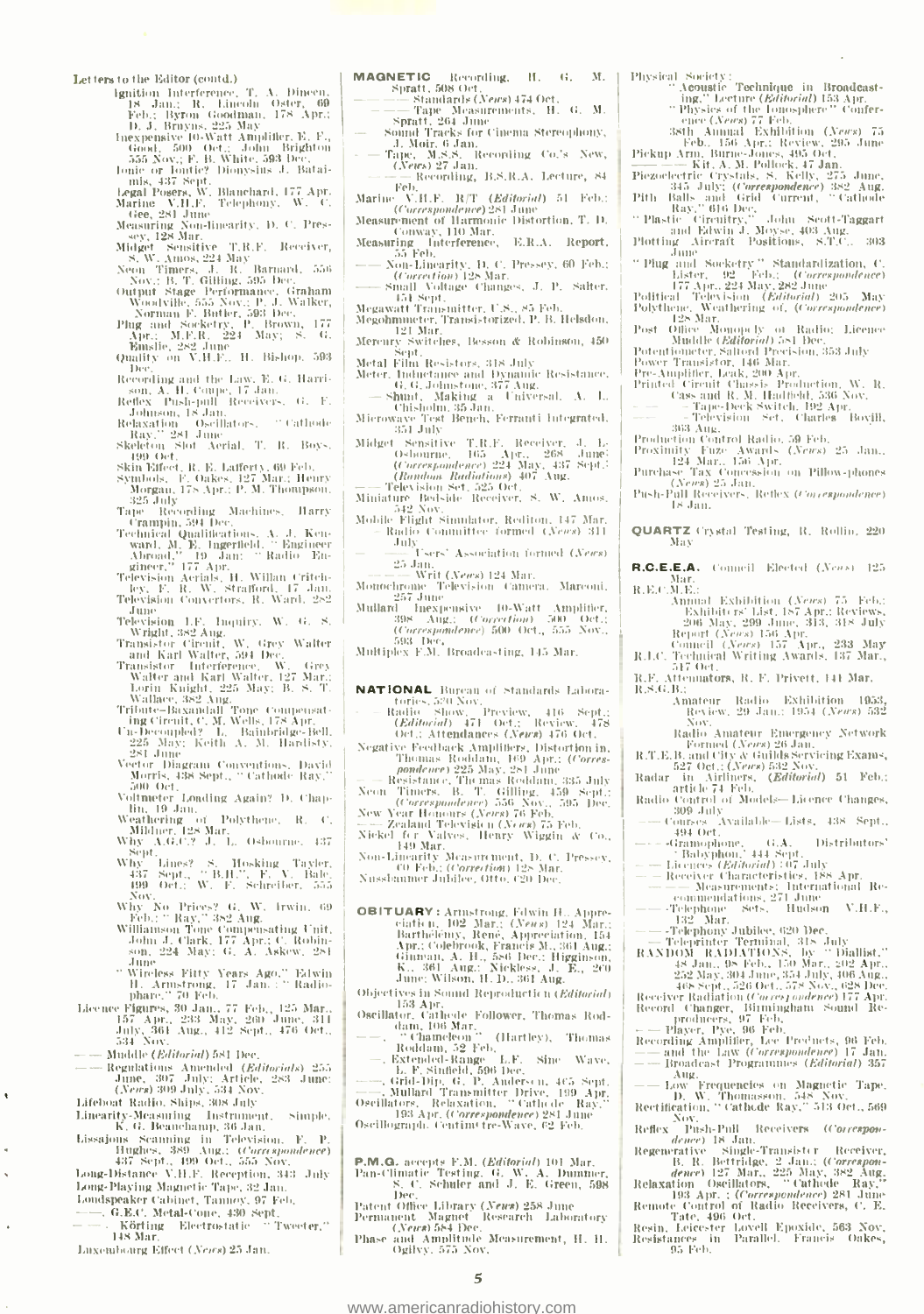$\begin{tabular}{ll} Rowridge: Television: Transmitter, 611: Dec. Royal: Signals: Institution: Formed (News)\\ 157: Apr,\\ Rugby: Extensions, P.O. (News) 155: Apr. \\ Russian Television, 71: Feb. \end{tabular}$ 

- 
- S.B.A.C. Exhibition (News) 77 Feb., Review,
- **S.B.A.C.** Exhibition (*Neuss*) 77 Feb., Review,<br>Safety in the Air *(Editorial*) 51 Feb.<br>Sappline Needles, Sappline Bearings Ltd.,<br>148 Mar.<br>Sean Linearity-Measuring Instrument, K. G.
- Beauchainp. 36 Jan.<br>h Electronics Laboratory Opened.
- Scottish<sup>17</sup>  $\begin{tabular}{ll} Section 1.560 Nov. & Example 1.500 Nov. \\ 560 Nov. & Example 1.500 Nov. \\ \textcolor{red}{Secondary} Storevillance Radar, D. A. Level, \\ & Example 5.97 Oct. (Neus) 532 Nov. \\ \end{tabular}$
- 
- Servicing Exams 527 Oct.; (News) 532 Nov.<br>Servo Tuning Control, C. E. Tate, 496 Oct.<br>Shared Television Transmitter Mastosen (Editorials) 255 June, 471 Oct.<br>Ships (idébout Radio) "SOLAS," 308 July Newspapers' Jubil
- 
- -
- 
- Dee, Simplified Wiring, Truvox Tape Deck, 192
- 
- Simplified Wiring, Truvox Tape Deck, 192<br>
Sine Wave Oscillator, Extended-Range L.F.,<br>
L. F. Sinfield, 556 Dec.<br>
L. F. Sinfield, 90 Oct.<br>
(Correspondence) 499 Oct.<br>
Side-Rue Catentricions: Compling. Francis<br>
Side-Rue Catent
- 
- Cakes, 180 Apr.<br>
 Resistances in Parallel,<br>
Francis Packes, 95 Feb.<br>
 Francis Pakes, 95 Feb.<br>
 Francis Packes, 95 Feb.<br>
 Francis Packet Radio Installation, M.LM.C.C.,
- 
- Soldering Iron, Enthoven Carlon-Element,<br>494 Oct, Enthoven Carlon-Element,<br>494 Oct,
- 
- 
- 
- $\begin{tabular}{l} $\longrightarrow$ & \bf 494\,\,0e1,\\ $\longrightarrow$ & Jight & Soldering & Development-\\ \hline \textbf{Minulative, 352\,\,July} \\ \textbf{Sumd} & \textbf{Recorling} & \textbf{Congress} Paris & 1954,\\ $\longrightarrow$ & Reprodutered (A) & \textbf{Retrule} \textbf{Dernonstration} \\ \textbf{Briggs), 376\,\,Aug., 601\,\,Dec.}\\ \textbf{Sounds=Padt} \textbf{Present, B.S.R.A.} \textbf{Conven-} \\ \textbf{Sum, 344\,\,July} \\ \textbf{Squareed V.I.F.} \textbf{Channels,$
- Squamered States, Chamers, J. N. Dernacy, 193<br>
103 Mar.<br>
Stereophony in the Cinema, J. Moir, 6 Jan.<br>
Sterage Systems, Barry Z. de Ferranti,<br>
stylus in Wonderland, O. J. Russell, 505 Oct.<br>
Sub-Miniaturization Techniques in
- 
- 
- 
- Sub-allmaturization (eeninques)in Receivers,<br>
Sinspot Minimum, 560 Nov.<br>
Superhe Battery Set, Beonomy, R. S.<br>
Channon, 10 Jan.<br>
Superheterodyne Tuner Unit, Elpico, 148<br>
Marchard Marchine Unit, Elpico, 148
- Mar. Surface Barrier Transistors, 119 Mar.
- 
- surface partier ignations, the and<br>Sylvania-Thorn Colour Laboratories Ltd.<br>formed (*News*) 312 July<br>Symbols, Current-Source, *(Correspondence*)<br>127 Mar., 178 Apr., 325 July
- T.A.C. Political Television (Editorial) 205
- May Star (Editorial)<br>Sept., Summary, 410 Sept.<br>T.E.M.A.—Telecommunication Engineering<br>T.E.M.A.—Telecommunication Engineering<br>and Manufacturing Association (News)
- 77 Feb.
- T.R.F. Receiver, Midget Sensitive, J. L.<br>Osbourne, 165 Apr., 268 June;<br>Correspondence 224 May, 437 Sept.;<br>(Random Radiations) 407 Aug.
- 'Talking Book '' Tape Player, 32 Jan. "Talking 1606k = 14pe - rayer, 52 - Jon.<br>
Tape Deck Trade Mark (A*ercs*) 27 Jan.<br>
- Duplication System, Ampex, 530 Nov.<br>
- Pals (*News*) 476 Oct.<br>
- Recorder, Grundig, 199 Apr.<br>
- Recorders in Law Courts, T. D. Conway.<br>
-
- -
	-
	- $-10\alpha$ -Recording Amplifier, Truvox, 405
- Ang.<br>---- Machines (Correspondence) 594
- Deel<br>System, High-U<br>Fischmann, 564 Nov. High-Quality,  $\Lambda$ . F.
- 
- Tape Records, H.M.V., 512 Oct.
- Technical Publications Association Formed<br>(News) 27 Jan. Qualifications (Correspondence) 19 Jan.,
- 177 Apr.<br>Writing Awards, R.L.C., 137 Mar., 517 Oct.
- Teleprinter Terminal, Radio, 318 July
- 
- Television Acrials, Antiference, 47 Jan.<br>
—— Correspondence) 17 Jan.<br>
—— Camera Tube, English Electric, 225 May
- Coverage at V.H.F. and U.H.F., J. A.
- 
- Coverage at V.H.F., and U.H.F., J. A. (Severage at V.H.F., and U.H.F., J. A. (or Posterity (*Editorial*) 307 July<br>172 Apr. (or Posterity (*Editorial*) 307 July<br>1. Hussell<br>1822 July; (Correspondence) 382 Aug.<br>10erference f
- Intermediate Frequencies: B.R.E.M.A.<br>Recomm mdations, 582 Dec.<br>Oscillator Radiation, B.R.E.M.A. Investigation, 15.R.E.M.A.<br>vestigation, 15.4 Apr.<br>Receiver Safety Precautions, E. G<br>cooldew, 591 Dec.<br>(Relay Services Associat
- 
- 
- TELEVISION SOCIETY:
	- Annual Exhibition (News) 25 Jan.,<br>Review, 72 Feb.: *Correspondence*)<br>177 Apr.
		- "Colour Television" Lecture (News)
		-
		-
- 
- 
- 
- Colour Television " Lecture (News) 27 Jan.<br>27 Jan. (News) 233 May Premium Awards (News) 233 May Premium Awards (News) 233 May;<br>Thyratron Inverter, J. D. Howells, 237 May;<br>(Correction) 267 June (Correction) 267 June (Corr
- Mar. Transistor and Valve Circuitry, LE.E. Dis-
- enssion, 68 Feb.<br>Circuit (Carrespondence) 595 Dec. H.T. Generator, D. L. Johnston, 518
- 
- 
- 
- Oct.<br>
Hearing Aids, Multitone and Bono-<br>
Hearing Aids, Multitone and Bono-<br>
ohord, 164 Apr.<br>
Microphone Pre-Amplifier, 282 June<br>
Mortality, 249 May<br>
Power, 146 Mar.<br>
Pige, 2 Jan.: 'Correspondence) 127<br>
Mar., 225 May, 382 A
- June Transmitter, 160-Metre, A. Cockle, 217
- May
- any<br>Transistorized Megoliumieter, P. B. Helsdon,<br>121 Mar.<br>Transistors for High Frequencies, 179 Apr.,<br>308 July

6 www.americanradiohistory.com

Home-made, P. B. Helsdon, 20 Jan

- Transistors in Hearing Aids, S. Kelly, 56 Feb.
- 
- 
- Transistors in Hearting Aids, S. Kelly, 56 Feb<br>
—, Mullard, 148 Mar.<br>
—, Mullard, 148 Mar.<br>
—, Surface Barrier, 119 Mar.<br>
Tri-colour C. R. Tube, C.B.S., 12 Jan.<br>
Trimmers, British Distributing Co.'s Minia-<br>
ture, 118 Apr.<br>
- .<br>July
- 
- $\begin{tabular}{ c | c} \hline \textbf{July} & Jub \\ \hline \textbf{Fock Cytoseope, 146 Mar.} \\ \hline Two-Band Thelexision & Recvivers, G. H. \\ \hline Kuseell, 189 Apr. \\ ``Two-Band & Transmitter & Receiver '' (Cor- *rection*) 37 Jan. \\ \hline \end{tabular}$
- -
- **ULTRASONIC** Developments, 448 Sept. UNBIASED, by '' Free Grid,'' 50 Jam., 100<br>Feb., 152 Mar., 204 Apr., 254 May.<br>306 Jame. 356 July, 469 May.<br>8ept., 528 Oct., 580 Nov., 630 Dec.<br>Universal Meter Shunt, A. L. Chisholm, 35 Jan-
- 
- 
- 
- 
- *pondence*) 548 Dec,<br>Reception, Leng-Distance, 343 July<br>Signal Generator, Advance, 405 Aug.<br>Very Much at Sea (Editorial) 54 Feb.;<br>(Correspondence) 284 June<br>F. Ed., High-Power Transmitter U.S., 85
- 
- $(Correspondence)$  284 June<br>
V.L.F. High-Power Transmitter U.<br>
Vacuum Lamp Interference, 102<br>
"Cathode Ray" 245 May<br>
"Cathode Ray" 245 May<br>
Nalve Codes, M. H. N. Potok, 38 Jan.<br>
"Imports (Newer) 359 Aug.<br>
"Litters Islang. M. G. Sera  $102$  Mar.:
- 
- Voltmeter Diodes, M. G. Scroggic, 284 June
- June<br>Coltmeters, Diode Rectifier in, M. G. Scroggie, 339 July<br>Cor Bands III, IV and V, D. N. Cortleld, 272 June Valves for
- 
- Cortleld, 272 June<br>
Vector Diagrams Again, "Cathode Ray,"<br>
327 July, 383 Aug.; (Correspondence)<br>
438 Sept., 500 Oct.<br>
Velocity of Radio Waves, R. L. Smith-Rose,<br>
Michael Georges, Measuring Small, J. P<br>
Salter, 451 Sept.<br>
V
- 
- 
- 
- Loading Again (Correspondence) 19 Jan.

**WEATHERING** or Torythene Correst<br>Why *Emerger* 128 Mar,<br>Why *Emerger* F. P. Hughes 389 Aug.: (Correspondence) 437 Sept., 499 Oct., 555

Wide-Band I, F. Amplifiers, H. S. Jewitt, 86

Wire Recorder, E.M.1. Minifon Pocket, 574 Nov.<br>Wireless Dinner Club Elections (News) 260

XERORADIOGRAPHY, Ferranti, 464

Fifty Years Ago (Correspondence) 17<br>
Fifty Years Ago (Correspondence) 17<br>
Telegraphy Act Enforced (Editorial)

Naval Communication Receiver.

of Polythene (Corres-

**WEATHERING** 

Nóv

Feb

June

Sept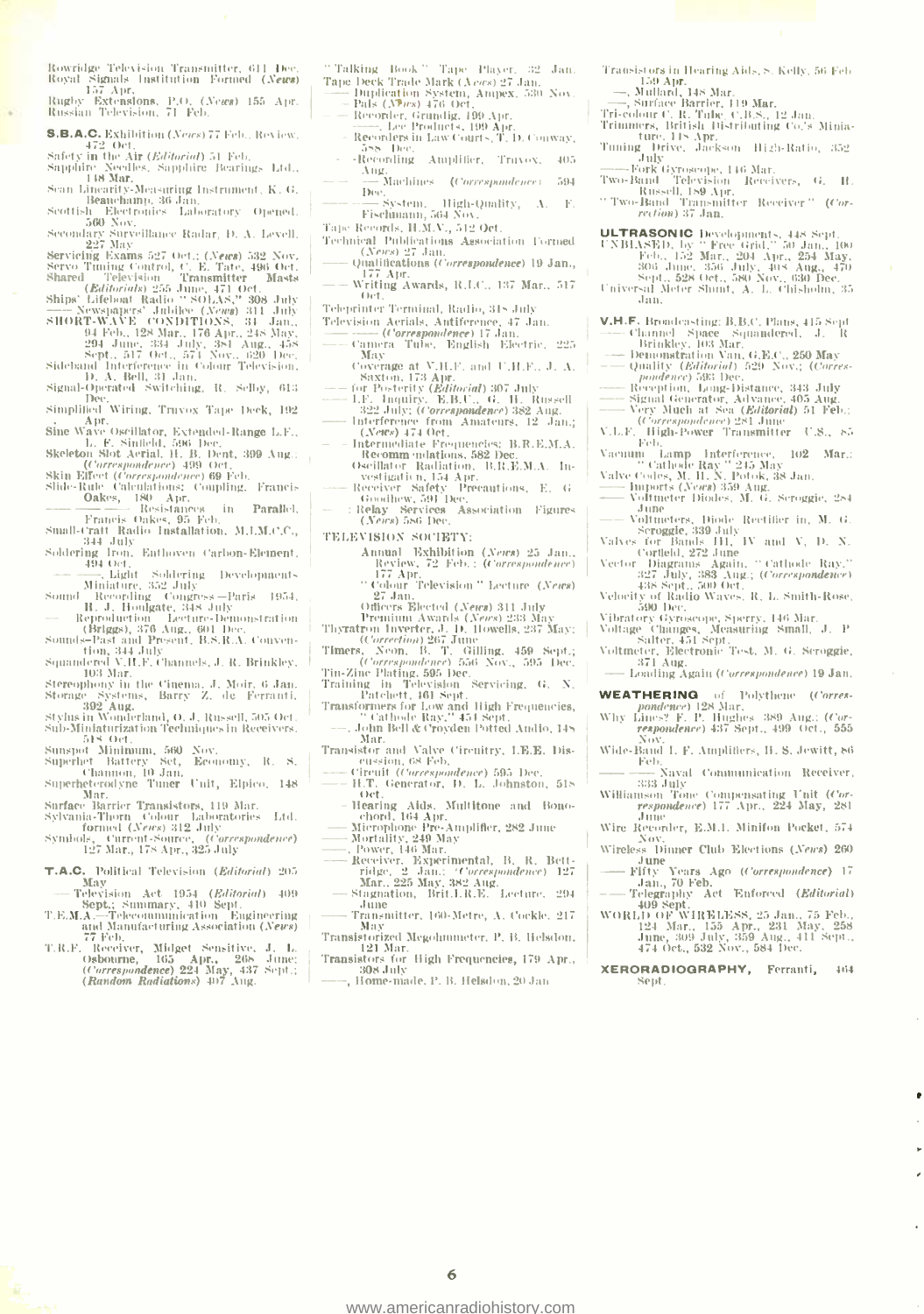(All entries except Books & Publications and Personalities also appear in the General Index.)

#### **AERIALS**

- Band III Television Aerials, F. R. W.<br>Strafford, 181 Apr.; (Correction) 213 May
- How Fast is? "Cathode Ray," Electricity Ferrite Rod Aerials, W. A. Everden, 440
- Ferrite Sept. Actions, W. A. 2003000 OS<br>H.F. Cables: Preferred Impedances, 612 Dec
- rr.r., Cames: rreterent imperances, 912 (9e).<br>Shared "Pelevision Transmitter Masts (*Editorials*) 255 June, 471 Oct.<br>Skeleton Slot Aerial, H. B. Dent, 399 Aug.;<br>(Correspondence) 499 Oct.
- 
- Television Aerials (Correspondence) 17 Jan.

#### **BOOKS & PUBLICATIONS**

- **BOOKS & PUBLICATIONS**<br>
A.R.R.L. Hambook, 1954, 200 Apr.<br>
Amateur Radio Hamdbook, R.S.G.B., 531<br>
Nov.<br>
Nov.<br>
Amplitude-Frequency Characteristics of<br>
Ladier Networks, E. Green, 388 Aug.<br>
Applied Electronics Ammal 1955 54, E
- 
- 
- 
- 
- Aug.<br>atie Voltage Regulators and Stabili-<br>zers, G. N. Patchett, 267 June Automatic
- B.B.C. Report 1953-54 *(Editorial)* 529 Nov.<br>Bibliography of Colour Television, Television<br>Society *(News)* 362 Aug.: Note, 388
- Ang, Richard for Die-Casting Alloy, British Standard for Die-Casting Alloy, Bs luu4:42, 200 Apr.
- 
- 
- Standards Acarbook (*News*) 413 Sept.<br>
CABMA Register, 1954-55 (*News*) 362 Aug.<br>
Cabiers de l'Agent Technique Radio H1, P.<br>
Henardinquer, R. Asmen, J. Lignon<br>
and G. Giniaux, 5 Jan.<br>
Careers in Radio and Electronics, R.I
- 
- 
- 118 Mar, 118 Mar, 118 Mar, 118 Mitchell, 587 Dec, 118 Mitchell, 587 Dec, 11911 Participal Course Pratique de Télévision, F. Juster, 94
- s rangue us reservants rangesty et<br>| Feb.<br>|sur||les||Ondes||Ultra-Conrtes, Y. Place. 94 Feb.
- Urystal Rectifiers and Transistors, E. Molloy<br>and M. G. Say, 388 Aug.
- and M, G. Say, 388 Aug.<br>Data and Crientis of Tebevision Receiving<br>Valves, J. Jager, 5 Jan.<br>Decided Tables, B.S.R.A., 388 Aug.<br>Development of the Guided Missile, Kenneth<br>W. Gattand (Asses) 535 Nov.<br>Einschriftgavergänge Gene
- 
- 
- 
- 
- 
- $[131.4], \text{Peters, 244 May}\label{Elet}$  Electrical Earthing and Accident Prevention, Edited by M. G. Say, 118 Mar. Measuring Instrument Practice, E. H. W. Banner, 458 Sept.<br>Electronic Musical Instrument Manual, Alan Douglas, 172 Apr.
- Finidamentals of Transistors, L. M. Krugman,
- 
- 
- Fundamentals of Transistors, L. M. Krugman, Teams, S. M. Krugman, Gass Mug. 118 Mar.<br>
The form of the Shall Mechanisms, W. O. Davis, 118 Mar.<br>
USS Reinforced Plastics. Edited by Phillip Morgan (News) 534 Nov.<br>
Glossary of
- 
- 
- 
- 
- Information Theory, Stanford Goldman, 172
- APT. Introduction a l'Electronique, P. Gran, 94<br>Feb.
	-
	- Feb. Colour TV, M. Kaufman and H.<br>Thomas, 267 June<br>to Valves, R. W. Hallows and H. K.<br>Milward, 105 Mar.
- Laplace Transforms for Electrical Engineers. B. J. Starkey, 366 Aug.
- Limits of Interference, BS 800:1954, 102 Mar.
- L'Ionosphere, G. de Maximy, 267 June<br>Londspeaker Measurements, 188-2498:1954, Londspe apisto)<br>193 Oct.<br>493 Oct.
- Low-Frequency Amplification, Dr. N. A. J.<br>Voorhoeve, 118 Mar.
- Magnetic Tape Sound Recording and Reproduction for Programme Interchange.<br>BS 1568:1953
- BS 1968;1953<br>Magnitude of the Radio Interference in the<br>Television Band from Lguition Systems<br>of Motor Vehicles, A. H. Ball and W.
	-
- 
- 
- % of Motor Vehicles, A. II. Ball and W.<br>
Necharot, 172 Apr.<br>
Necharot, 172 Apr.<br>
Tustin, 118 Mar.<br>
Tustin, 188 Sept.<br>
Tustin, 188 Sept.<br>
Mentandum on Higher Technological<br>
Metal Industry Handbook and Directory<br>
1954, 467
	- HS Mar.<br>Theory and Techniques, H. J. Reich.<br>P. F. Ordnung, H. L. Krauss and J. G Skalnik, 458 Sept.
- Nuclear Physics, W. Heisenberg, 5 Jan.
- Oscilloscope at Work, A. Haas and R. W. Hallows, 338 July
- 
- Flastics in the Tropies, Ministry of Supply<br>Reaction in the Tropies, Ministry of Supply<br>Report *(Correspondence*) 128 Mar.<br>Practical Electrician's Pocket Book, 1954,<br>Edited by Roy C. Norris, 5 Jan.<br>—— Television Circuits,
- Aug.<br>red Values and Associated Tolerances Preferred for Resistors and Capacitors for Tele-<br>communication Equipment, BS 2488;
- 1954, 410 Sept. (1974) and Flow Production, F. G.
- 
- Principles of Mass and Flow Production, r. G.<br>
——of Transistor Circuits, Edited by R. F.<br>
——of Transistor Circuits, Edited by R. F.<br>
——of Transistor Circuits, Edited by R. F.<br>
Proc. LE.E. Ten-Vear Index (News) 260 June<br>
Pr 1954, 586 Dec.<br>f the VIIth Plenary Assembly, Vol. 1,
- of the C.C.I.R., 464 Sept.<br>Properties and Design of Iron-Cored Sup-
- pression Chokes, J. Miedzinski, 302<br>June
- 
- 
- 5 Jan. Facility Charts, H.M.S.O. (News) 586
- Tiee.
- 
- 
- Dec. Herference from Motor Vehicles, E.R.A. Report M/T123, 55 Feb. Laboratory Handbook (6th Edition), M. G. Scroggic, 493 Oct. Research 1953, 388 Aug. Research 1953, 388 Aug. Tenuble Shown The Mark Theorem and J. Richard J
- 
- Richard Johnson, 388<br>
 Valye Data, Wieless World (News)<br>
412 Sept.<br>
 Valye Data, Wieless World (News)<br>
Recciving Tube Manual, R.C.A., 573 Nov.<br>
Recommended Methods of Management on<br>
Recorders for Amplitude-Modulation<br>
Br
	-
- 
- specialized Home and Portable Radio<br>Manual, 267 June<br>Sub-Miniature Techniques, N.B.S. Circular<br>545, 518 Oct.
- 
- 
- 545, 518 Oct.<br>TV Manufacturers' Receiver Trouble Cures,<br>Edited by Milton S. Snitzer, 267 June<br>—Picture Tubes, Ira Remer, 388 Aug.<br>—Repair Techniques, Gernsback Library<br>——Repair Techniques, Gernsback Library<br>——Trouble Shoot
- 244 May<br>books for Commercial and<br>Domestic Magnetic Tape Spund **Tapes** Domestic Magnetic Tape Sound<br>Recording and Reproduction, BS 2478;
- 1954, 453 Sept.<br>Technique de la Télévision, A. V. J. Martin.<br>118 Mar.

7

www.americanradiohistory.com

Television--A World Survey, U.N.E.S.C.O.

- Television A wordt Survey, Casakosta de Talévision en Couleurs, L. Chrétien, 5 Jan.<br>
Télévision en Couleurs, L. Chrétien, 5 Jan.<br>
Télévision Engineers' Pocket Book, Edited<br>
by E. Molloy and J. P. Hawker,<br>
267 June<br>
 Rec
- Neeteson, 5 Jan.
- Netteson, 5 Jan.<br>
Reciver Serviet, E. A. W. Spread-<br>
bury, 216 May<br>
Textbook of Radar, Edited by E. G. Bowen,<br>
267 Jane<br>
Thermionic Valves, A. H. W. Beck, 5 Jan.<br>
Trader Vear Book 1954 (*News*) 157 Apr.
- 
- 
- 
- 
- Transition For the Propincipal Research of April<br>The High Frequency Radio Engineering,<br>S.A. Knight, 118 Mar.<br>Tse of Electronic Valves, CP 1005, Parts 1<br>and 2, 1954, B.S.I., 248 May<br>Used Radio and Television Set Values, 230 May
- Valve Symbols, Supplement No. 3 (1953) to BS 530; 1948<br>(Graphical Symbols for Telecommunications), 109 Mar,
- White Paper Cmd.9005 (Editorial), 1 Jan.
- 
- $\label{thm:2} We have a higher number of different  
Birdess Engineer, Index to Editorials 1926—May 1954, (News) 362 Aug., 413 Sept. World Radio Handbook for Listeners (1954),$
- Edited by O. Lund Johansen, 118 Mar. Year That Made the Day, B.B.C. (News)
- $27$  Jan.
- Zirkonium, Werner Espe, 385 Aug.

 $180$  Mar.

 $_{\rm June}$ 

 $-60.8$  There

550 Nov.

Det.

 $13a4$ 

 $\begin{array}{c} \text{Equation,} \\ \text{Reetification,} \\ 569 \text{ Nov.} \end{array}$ 

86 Feb.

### **CIRCUITRY** A.C. D.C. Dangers (Correspondence) 593 Dec.<br>Battery Set, Economy, R. S. Channon,<br>10 Jan.

Calculation of Coupling, Francis Oakes,

" Cascode " (Correspondence) 282 June<br>Cathode Follower Oscillator, Thomas Rod-dam, 106 Mar.

Cavity Resonators, "Cathode Ray," 290

" Chamelcon " Oscillator, Thomas Roddam,

E Feb. Complications (Circuit) N.T.S.C.,

Combination F.M./A.M. Receivers, G. H.<br>Russell, 431 Sept.; (Correction) 512

Oct.<br>Dip-Soldered Chassis Production, W. R. Cass<br>and R. M. Hadfield, 536 Nov.<br>Electrical "Theorems, Some, W. Tusting.

 $\frac{5500 \text{ Nov}}{1 \text{ Teck}}$ <br>Feedlack Circuits (Correspondence) 438 Sept.<br> $\frac{1 \text{ V}}{1 \text{ Teck}}$  1.8. Jewitt, 609 Dec.<br>Filters Without Fears. Thomas Roddam,<br>Filters Without Fears. Thomas Roddam,<br> $\frac{367 \text{ Aug}}{1 \text{ Geck}}$ , 445 Sept., 5

 $\begin{tabular}{ll} Green (1) & [10] & [10] & [11] & [10] \\ \hline \end{tabular} \begin{tabular}{ll} \bf Grudland & A.F. & Amplitier, & Thomas \\ \bf Holdann, 214 May \\ \bf Metrical Colester (Correspondence) & To Feb. \\ \bf Negative \; Besistance, & Thomas & Roddam, 335 \\ \end{tabular}$ 

-- Plastic Circuitry,'' John Sco<mark>tt-Taggart an</mark>d

569 Nov.<br>
Relaxation Oscillators, '' Cathode Ray,'' 193<br>
Apr.: (Correspondence) 281 June<br>
Remote Control of Radio Receivers, C. E.<br>
Tate, 496 Oct.<br>
Vector Literation

Tate, 496 Oct.<br>Vector Diagrams Again, ''Cathode Ray,''<br>327 July, 383 Aug.; (*Correspondence*)<br>438 Sept., 500 Oct.<br>Wide-Band L.F. Amplifiers, H. S. Jewitt.

**COMPONENTS** 

Momic Battery, R.C.A., 397 Aug.<br>Components Exhibition, R.E.C.M.F., 206<br>Ferrite Eod Acrials, W. A. Everler, 440 Sept.<br>French Components Show, E. Aisterie, 287<br>Tench Components Show, E. Aisterg, 287<br>Motal Film Realetors 202

Metal Film Resistors, 318 July<br>Sub-Miniaturization Techniques in Receivers,

Sup-summatrization revining to an avertee,<br>Transformers for Low and High Frequencies,<br>"Cathode Ray," 454 Sept.

Edwin J. Moyse, 403 Aug.<br>eation, "Cathode Ray," 513 Oct.,

– of Resistances in Parallel, Francis Oakes,<br>– of Feb.<br>– 95 Feb.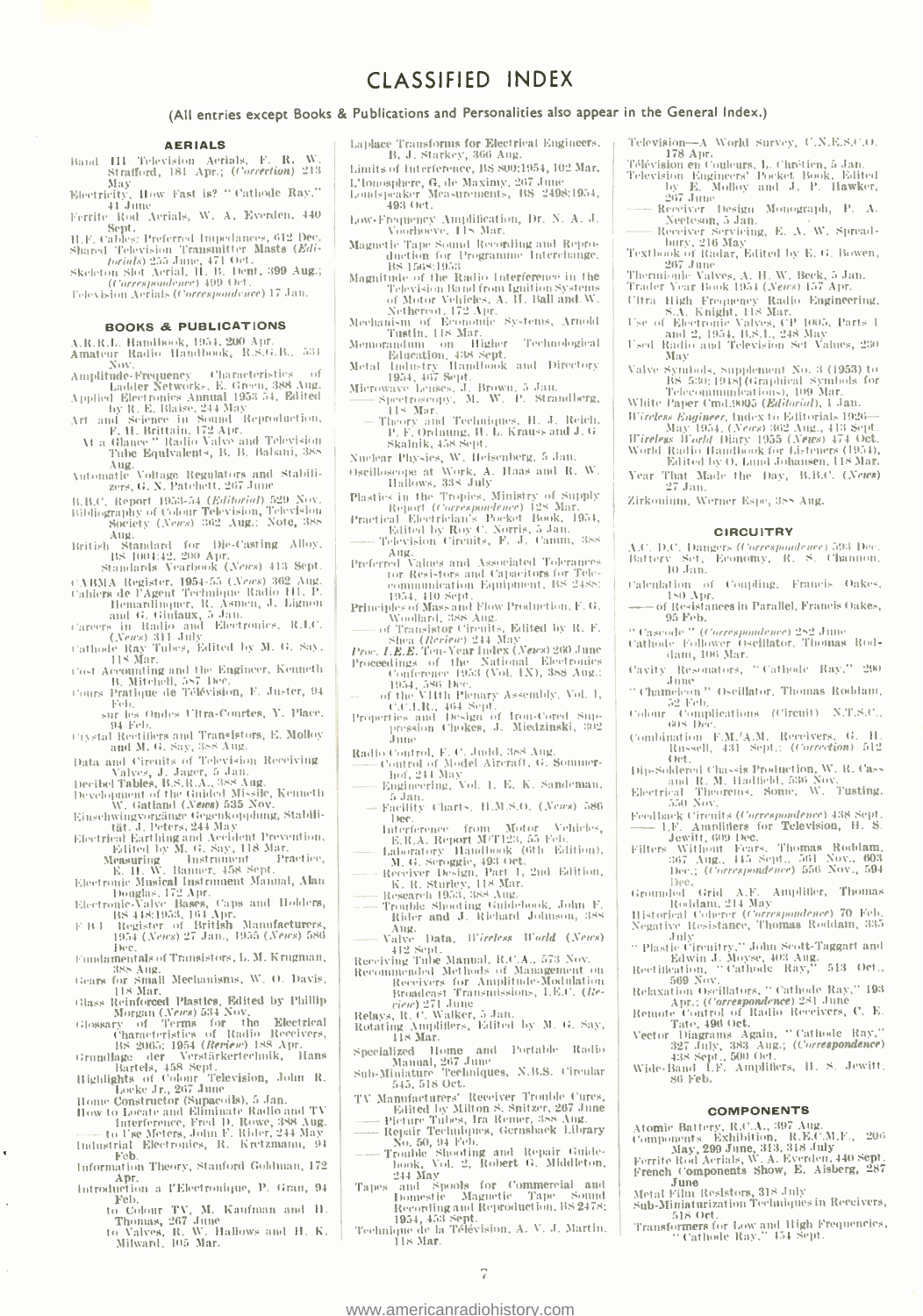#### **DESIGN**

- Band HI TV Convertor, G. H. Russell, 211<br>May: (Correspondence) 282 June<br>Band IV Television Convertor, 24 June<br>Band IV Television Convertor, 24 Jan.<br>Battery<sub>, 3</sub>44, Economy, R. S. Channon.
- Battery Set,<br>10 Jan.
- 
- 
- 
- 
- $[10\text{ Jani},\\ \text{Cathode-Pollower Probe},\text{ Sydney II},\text{ Film},\\ \text{Crystal Set Amplitude},\text{541 Now},\\ \text{Extendel-Rampe L.F. Sine-Wave Oscillator},\\ \text{Extendel-Rampe L.F. Sine-Wave Oscillator},\\ \text{Extendel-Rampe L.F. Sime-Wave Oscillator},\\ \text{Fedback L.F. Ampliters for Television},\\ \text{H.S. Jewish},\text{609 Dec},\\ \text{Fitters Wthout Fears},\text{Thomas Rodalam,}\\ \text{367 Aug.},\text{445 Sept., 561 Nov., 603 Dec.} (Correspondence)~556 Nov.,~504 Dec.}$ Dec.
- Grid-Dip Oscillator, G. P. Anderson, 465 Sont. High-Quality Sound Reproducer, Osram, 430
- Sept.; (Correction) 500 Oct.; (Corres-<br>pondence) 555 Nov., 593 Dec.
- pomagnery polo Nov., 303 Bec.<br>
 Tape Recording System, A. F.<br>
Fischmann, 564 Nov.<br>
 10-Watt Amplifier, Mullard,<br>
308 Aug.; (Correspondence) 500 Oct.,<br>
555 Nov., 593 Dec.; (Correction) 500
- Chef-Home-Made Transistors, P. B. Helsdon, 20
- Jan. Midget
- Jan. (Basilive T.B.F. Receiver, J. L. Solometre, 165 Apr., 268 June: (Correspondence) 224 May, 437 Sept.: (Correspondence) 224 May, 437 Sept.: (Redshift Receiver, S. W. Amos.
- Miniature Bedside Receiver, S. W. Amos.<br>542 Nov. B. There, B. W. Amos.<br>79. Non Timers, B. T. Gilling, 459 Sept.:<br>70. Timers, B. T. Gilling, 459 Sept.:<br>70. Correspondence) 556 Nov., 595 Dec.
- 18 Jan.
- Signal-Operated Switching, R. Selby, 613
- Signal-Operated (1992)<br>
Skeleton Slot Aerial, H. B. Dent, 399 Aug.:<br>
(Correspondence) 499 Oct.<br>
Thyratron Inverter, J. D. Howells, 237 May:<br>
(Correction) 267 June<br>
mand the Correction (Correspondence) 595
- 
- Dec.
- Dee, Fig. 18 (Partimental, B. R. Bereiver, Experimental, B. R. Bettridge, 22 Jan.; (Correspondence)<br>127 Mar., 225 May, 382 Aug. (Correspondence)<br>Transmitter, 180-Metre, A. Cockle, 217
- May
- Transistorized Megohmmeter, P. B. Helsdon,<br>121 Mar. Universal Meter Shunt, A. L. Chisholm, 35
- Jan. Wide-Band L.F. Amplifiers, H. S. Jewitt. 86 Feb.

#### EDUCATION AND TRAINING

- Careers in Engineering," Film (News) 311  $\begin{tabular}{ l | c} \hline \texttt{Careps in range}, & & & & \texttt{high} \\ \hline & & & \texttt{high} \\ \hline \texttt{w} & \texttt{in Radio and Electronics,} & \texttt{R.L.C.} \\ \hline \texttt{Booklet (Ners) 311 July} & & & \texttt{Naxinations, 527 Oct.} \\ \hline \texttt{(Nexes) 532 Nov.} & & & \texttt{P-antning} & \texttt{Brit.I.R.E. Dis.} \\ \hline \end{tabular}$
- 
- 
- Education and Training, Brit.I.R.E. Discussion, 90 Feb.
- Film on Valve-Making, Mullard, 213 May Radio Courses Available-Lists, 438 Sept., 494 Oct.
- Training in Television Servicing, ti, N.<br>Patchett, 461 Sept.

#### **ELECTRONICS**

- Atomic Battery, R.C.A., 397 Aug.<br>'' Automation,'' Leon G. Davis, 185 Apr.<br>Baby Alarms (Correspondence) 224 May
- Decade Counter, Irving Gottlieb, 234 May:<br>(Correction) 547 Nov.
- Electronic Analogue Computing, Raymond B.<br>Quarmby, 113 Mar.<br>Electrostatic Radiography, Ferranti, 464
- 
- 
- Electrostatic Radiography, Ferranti, 464<br>Guided Missile Simulator, 530 Nov.<br>Industrial Electronics, Brit.1.R.E. Convention, (Editorial) 557 Aug.: Reviews 358 Aug., 448 Sept.; (Corres-<br>Proposed 467 Six Aug., 448 Sept.; (Cor
- 
- 
- Oct, Oct, Simulator, Redifon, 147 Mar,<br>Recording Low Frequencies on Magactic<br>Tape, D. W. Thomasson, 548 Nov,<br>Signal-Operated Switching, R. Selby, 613<br>Sterage Systems Passy W. L. N. C. C. OS.
- 
- Storage Systems, Barry Z. de Ferranti, 392
- Aug. Security *L.* de Ferrant1, 392<br>Thyratron Inverter, J. D. Howells, 237<br>May: *(Correction*) 267 June
- Transistor H.T. Generator, D. L. Johnston, 518 Oct.<br>Ultrasonic Bevelopments, 448 Sept
- Vibratory Gyroscope, Sperry, 146 Mar.

#### **MANUFACTURERS' PRODUCTS**

- Maxime V.H.F. Signal Generator, 405 Aug.<br>Advance V.H.F. Signal Generator, 405 Aug.<br>Antiference Television Aerials, 47 Jan.<br>Antiference Television Aerials, 47 Jan.<br>Bell & Croyden Potted Audio Transformers. Besson & Robinson Mercury Switches, 450
- 
- Changer, 97 Feb. Reportivers Record<br>Bonochord All-Transistor Hearing Aid, 164
- Арг.
- British Distributing Company Miniature<br>Trimmers, 148 Mar.<br>Bulgin Lilliput Lampholders, 353 July<br>The Strip Connectors, 467 Sept.
- 
- 
- Burne-Jones Pickup Arm, 495 Oct,<br>Chapman Reproducers F.M. Feeder Unit,<br>352 July  $\begin{tabular}{ll} \textbf{Bddystane} & \textbf{H.F.} & \textbf{and} & \textbf{V.H.F.} & \textbf{capacitors}, \\ \textbf{47 Jan.} & \textbf{48 Jan.} \\ \textbf{Ekeo Car Radio Receiver, 376 Aug.} & \textbf{English} & \textbf{Beterite} & \textbf{New} & \textbf{Teevision} & \textbf{Ganera} \\ \textbf{English} & \textbf{Beterite} & \textbf{New} & \textbf{Teevision} & \textbf{Ganera} \\ \textbf{Dod.} & \textbf{Dod.} & \textbf{Q25 May} & \textbf{M.} & \$
- 
- 
- 
- Funce, 225 Any<br>
Funces Carlon-Element Soldering<br>
Tron, 494 Oct,<br>
Ferranti X-Band Test Bench, 351 July<br>
G.A. Distributors' Municure Radio-Gramo-<br>
phone, 444 Sept,<br>
G.E.C. Industrial P.A. Amplifiers, 352
- 
- 
- SIF Oct.<br>511 Oct.<br>Grundig Distortion Meter, 110 Mar.
- 
- 
- 
- Grundig Distortion Meter, 110 Mar.<br>
 Tape Recorder, 199 Apr.<br>
H.M.V. Tape Records, 512 Oct.<br>
Hifl Portable P.A. Amplifiers, 405 Aug.<br>
Hindson Radio-Telephone Sets, 132 Mar.<br>
L.M.R.C. Lifeboat Radio, 308 Aug.<br>
J.-Beam Tele
- 
- 
- Apr.<br>—— Recording Amplitter, 96 Feb.
- Superheterodyne Tuner Unit, 148  $M_{\rm HI}$
- Leierster Lovell Epoxide Resin, 563 Nov.<br>Light Soldering Developments Miniature<br>Soldering Fron, 552 July<br>M.I.M.C.C. Small-Craft Radio Installation.
- M.L.M.C.C. Sma
- M.S.S. Recording Co. New Magnetic Tape<br>(News), 27 Jan.<br>Marconi Marine Auto-Alarm Receiver, 467
- Sept.<br>Lifeboat Transmitter-Receiver.
- 
- 
- Lifeboat Transmitter-Receiver,<br>
464 Sept.<br>
464 Sept.<br>
Minifon Pocket Wire Recorder, E.M.I., 574<br>
Minifon Pocket Wire Recorder, E.M.I., 574<br>
Muthead Pacsimile Receiver, 199 Apr.<br>
Muthead Cold-Cathole Tubes, 200 Apr.<br>
10-Wat
	-
- Bec. (Correction) 500 Oct. 2003, and<br>Mullard Transistors, 148 Mar.<br>Transmitter Drive Oscillator, 199 Apr. Multitone All-Transistor Hearing Aid, 164
- Stuttion (\* 1980)<br>1997 Apr. (1997), Apr. (Correction 1990)<br>1998 Oct.: (Correspondence) 555 Nov., 593<br>1998 Correspondence) 555 Nov.
- Det. (Correspondence) 555 Nov., 593<br>Dec.<br>Painton Minjature Attenuator, 149 Mar.<br>Parelment (Körting) Electrostatic Tweeter<br>Doudspeaker, 148 Mar.<br>Pye Car Radio Beetivers, 382 July, 466<br>Neptian Beetivers, 382 July, 466<br>Neptia
- 
- 
- 
- Sept. High-Quality Amplifters, 353 July<br>— High-Quality Amplifters, 353 July<br>— Record Player, 96 Feb. 12-Channel Television Tuner, 126 Apr.<br>Rees Mace Marine Communication Receiver, 333 July<br>Salford Pearings Ltd., Needle
- 
- 
- 
- 

#### **MODULATION**

- A.M. versus F.M. (*Editorial*) 101 Mar.<br>Combination F.M./A.M. Receivers, G. H. Russell, 431 Sept.; (*Correction*) 512
- Oet F.M. Multiplex Broadcasting, 145 Mar.

#### **ORGANIZATION**

- 
- 
- A.M. versus F.M. (*Editorial*) 101 Mar.<br>Amateur Sound and Vision Licence Changes, Summary, 283 June, (*News*) 534 Nov.<br>B.B.C. Report 1953-54 (*Editorial*) 529 Nov.
- 
- B.B.C. Report 1953-54 (Editorial) 529 Nov. B.C.C.? (Radio Administration) (Editorial) 325 Nov. (Self. 2010) 17 Apr. Council Elected (News) 155 Apr. (Lable & Wirelessel (News) 157 Apr. Cable & Wireless Jubile (News) 258 Ju

Russen, 322 Juny, Correspondencer<br>
382 Aug.<br>
Competition, Research 23 Jan.<br>
Exports, (News) 124 Mar., 411 Sept.<br>
Ferranti Scottish Laboratory Opened, 560

Ferranti Scottish Laboratory Opened, 560<br>Fifty Years of Wireless Telephony, 620 Dec.<br>L.E.E. Awards to Authors, 469 Sept.<br>L.T.A. Competitive Television, *(Editorials*)<br>1 Jan., 205 May

Nov.<br>
Nov.<br>
Nov.<br>
Nov.<br>
Nov.<br>
Nov.<br>
Nov.<br>
Nov.<br>
Nov.<br>
Nov.<br>
Nov.<br>
Nov.<br>
Nov.<br>
Nov.<br>
Nov.<br>
Nov.<br>
Nov.<br>
Nov.<br>
Nov.<br>
Nov.<br>
Here Figures, 30 Jan., 77 Feb., 125 Mar.,<br>
157 Apr., 233 May, 260 June, 311 July,<br>
361 Aug., 412 Sept

 $\begin{tabular}{c c c c} \hline \textit{Jury: Atives} \\ \hline \textit{July: 534 X0v,} \\ \textit{Marine V.H.P. R T (Editional) -51 (Correspondence) 281 June} \\ \textit{(Correspondence) 281 June} \\ \textit{Mobile Radio Committee formed (Neres) -311 July} \\ \textit{D-kin Flaves' Association formed (Ners) \\ \end{tabular}$ 

= = Batto vers Association formed (*News*)<br>25 Jan.<br>Kadio Writ (*News*) 124 Mar.<br>Xational Bureau of Standards Laboratories,<br>530 Nov.<br>P.O. Rugby Station Extensions (*News*) 155

*P.O.* Highly Station Extensions (*News*) 155<br> **Apr.**<br> **Patent Olive Library (***News***) 258 June<br>
Permanent Magnet Research Laboratory<br>
(***News***) 584 Dec.<br>
Plug and Socketry Standardization, C. Lister,<br>**  $\frac{92}{24}$ **May, 282 J** 

Recording and the Law (Correspondence)

Tape Deck Trade Mark (News) 27 Jan.<br>Technical Publications Association formed

Oct.<br>
Television Act 1954 (*Editorial*) 409 Sept.,<br>
Television Act 1954 (*Editorial*) 409 Sept.,<br>
Summary 410 Sept.<br>
Correctly (*Editorial*) 307 July<br>
— Interference from Amateurs, 12 Jan.;<br>
(*Neus*) 474 Oct.<br>
— *Interfere* 

July 1, Meeting on International Radio<br>
1. R.S.I. Meeting on International Radio<br>
1. R.S. Channel Space Squandered, J. R.<br>
1. The Brinkley, 103 Mar.<br>
Valve Imports (*News*) 359 Aug.<br>
Wireless Fifty Years Ago (Correspondenc

**PERSONALITIES** 

Allchurch, S. E., 533 Nov.; Allerston, Group<br>Capt. P., 310 July: Arbib, Richard,<br>259 June

409 Sept.

(*News*) 27 Jan.<br>Qualifications (*Correspondence*) 19 Jan.

177 Apr.<br>Writing Awards, R.I.C., 137 Mar., 517

(*Severa*) 4.4 Oct.<br>Intermediate Frequencies, B.R.E.M.A.<br>Recommendations, 582 Dec.<br>Society Officers Elected (*Netes*) 311<br>July

309 July

Temporary Headquarters (News) 534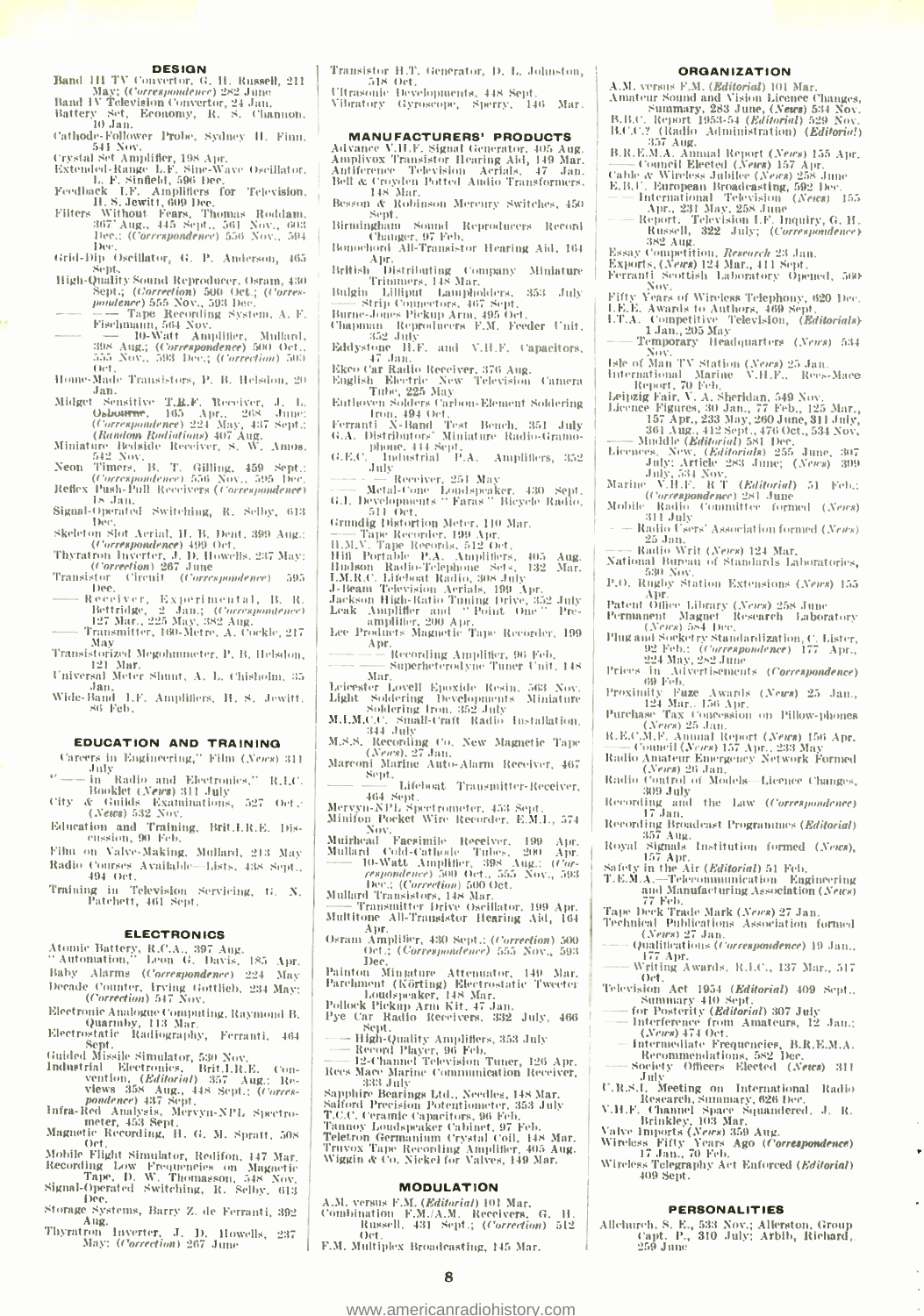- $\begin{tabular}{ll} \textbf{Baines, T, H., 76 Feb.} & \textbf{Barker, Major P, La, 533 Now, Barnett, Sir Ben, 475 Oct., 18bhop, Dr. D. 533 Nov., BlersJ., 122-232 May, Boort, C. F., 76 Feb. & \textbf{Branthwick}, L. H., 585 Deer. & \textbf{Brankhwick}, F. J. H., 585 Deer. & \textbf{361 Aug.; Bmrett, R. E., 360 Aug. & \textbf{5.189} & \textbf{6.19} & \textbf{7.10} & \textbf{8.10} & \textbf{8.10} & \$
- 361 Aug.; Burnett, R. E., 360 Aug.<br>Carter, Harley, 233 May. Clark, J. S., 475<br>Oct.; Clarke, C. E. Knight, 442 Sept.;<br>Clarke, Rear-Admiral Sir Philip, 76<br>Feb., 425 Mar., 475 Oct.; Colebrook,<br>F. M., 330 July; Cooter, V. J. 5 June
- Date, William H., 533 Nov.; de Grueby, J.<br>
157 Apr.; Douthwaite, B. H., 586<br>
Dec.; Dowsett, H. M., 585 Dec.;<br>
Dumean-Smith, Dr. E., 585 Dec.;<br>
Dyer, H. John, 361 Aug.
- Eastwood, Dr. E., 232 May; Espley, Dr. D. C.,<br>157 Apr.; Evans, L., 77 Feb.
- Fauther, H., To Feb., Fauther, H., To Feb.<br>de, 232 May: Fleming, Sir Arthur, 259 June: Fleming-Williams, B. C.,<br>475 Oct.: Forshaw, H. W. 232 May:<br>Foreyth-Grant, J. W., 232 May:<br>Forsyth-Grant, J. H., 533 Nov.:<br>Foulkes, C.
- Fourage, C. 11, 475 OCT.<br>Garratt, A. J., 361 Aug., Gernshack, Hugo, 425 Mar., Gillam, C., 259 June; Gold-<br>smith, Dr. Alfred N. 259 June; Gold-<br>tololup, T. E., 310 July; Green, E.,<br>585 Dec.; Griffiths, W. H. F., 76 Feb.
- more area, victimities, w. H. F., 60 Feb.<br>
(Col. J. D., 310 July: Harris, Brigadier<br>
June: Harvey, R. J. P., 239 May;<br>
Harv. C. E. 259 June: Hogg, F. Living-<br>
Hay, C. E., 259 June: Hogg, F. Living-<br>
stou, 585 Dec.
- Jackson, Dr. Willis, 360 Aug.: Jacob,<br>Condr. C. M., 310 July; Jones, Eric E., 125 Mar.
- Kelly Stanley, 310 July: Kemp, R. J., 232<br>May: Kompiner, Rudolph, 76 Feb.
- aash, A. R., 533 Nov.; Leak, H. J., 475 Oct.;<br>Leete, Ernest, 76 Feb.; Leaser, Fred<br>R., 311 July: Little, G. J. S., 76 Feb.;<br>475 Oct.; Locke, Albert J., 361 Aug.;<br>Lockspeiser, Sir (Ben., 442) Sept.;<br>Lockspeiser, Sir (Ben.,
- Lord, W. B. H., 156 Apr.<br>
Medie, Dr. J. D., 475 Oct.; Macharty, B. N., 232 May: Melaam, F. C., 585 Dec.; Macharty, M. M., 157 Apr.; Main, Arthur C., 232 May: Mellor, H. M.<br>
Macharte, M. M., 157 Apr.; Metcalfe, E. P. B., 4

- Manford, A. H., 76 Feb.<br>
Xash, W. R. Feb.<br>
Xash, W. R. Feb.<br>
Oatley, C. W., 360 Aug.<br>
Peacock, A. (i., 256 June; Pentey, Dr. W. H., 268<br>
283 Nov.; Pollard, P. F. E., 156 Apr.; 1987<br>
177 Preston, S. J., 16 Feb.<br>
187 Npr.;
- 
- 
- 
- 

Zworykin, Dr.W., K., 586 Dec.

#### **PROPAGATION**

Ionic or Ionic? (Correspondence) 437 Sept.<br>
Ionosphere Review: 1953, T. W. Bennington, 66 Feb.: (Correction) 146 Mar.<br>
Long-Distance V.IL.F., Reception, 343 July<br>
National Bureau of Standards Laboratories, 530 Nov.

 $\begin{tabular}{ll} Short-Wave Conditions, \ \, 34\,~Jan.,\ \, 94\,~Feb.,\ \, 128\,~Mar.,\ \, 176\,~Apr.,\ \, 248\,~Mar.,\ \, 294\,~Julge, \ \, 354\,~Julge, \ \, 357\,~Oct., \ \, 574\,~Nov., \ \, 620\,~Dec.\\ Sumspot Minimum, \ \, 560\,~Nov.\\ \hline \end{tabular}$ 

Television Coverage at V.H.F. and U.H.F.,<br>J. A. Saxton, 173 Apr.

Velocity of Radio Waves, R. L. Smith-Rose, 500 Dec

#### **RADIOLOCATION**

Air Traffic Control Radar, D. A. Levell,<br>
227 May

- $[1.22, 348]$  Farnborough Show 1954, 472 Oct.<br>Improved Radio Altimeter, A. Bloch, K. E. Buccks, and A. G. Heaton, 138 Mar.<br>Plotting Alteratt Positions, S.T.C., 303 June<br>Radar in Airliners, 74 Feb.<br>Safety in the Air (*Edit*
- 

#### SOUND REPRODUCTION

- All-Transistor Hearing Aids, Multitone and Bonochord, 164 Apr.<br>Baxandafi Tone Compensating Circuit (Cor-
- 
- 
- 
- 
- 
- 
- Bayandall Tone Compensating Circuit (Correspondence) 178 Apr.<br>
Developments in Sound Prop. Correspondence (Exc. A.P.A.E. and B.S.R.A.<br>
Developments in Sound Reproduction, R.E.C.M.F., A.P.A.E. and B.S.R.A.<br>
Distortion in N
- Fischmann, 564 Nov.<br>Ionophone " Demonstration, I.E.E., 34 Jan. " touchmone" remonstration, 11516-2011<br>Legal Reporting, T. D. Conway, 583 Dec.<br>Long-playing Magnetic Tape, 32 Jan.<br>Magnetic Recording, H. G. M. Spratt, 503
- 
- 
- Lett. Standards (*News*) 474 Oct.<br>Tape Measurements, H. G. M.<br>Spratt, 264 June<br>Spratt, 264 June<br>Tape Recording, B.S.R.A. Paper, 84<br>Feb.
	-
- Measurement of Harmonic Distortion, T. D.
- Measurement of Hart.<br>Objectivesia Sound Reproduction (*Editorial*)
- 
- Objectivestin Sound Reproduction (*Battoria)*<br>153 Apr.<br>163 Apr.<br>1641. Burne-Jones Improved, 495<br>1920electric Crystals, S. Kelly, 275 June.<br>1935 July: (Correspondence) 382 Aug.<br>Recording and the Law (Correspondence) 17
- Jan. Broadcast Programmes (Editorial) 357
	-
- 
- Fronderst Programmes (*Editorial*) 357<br>
Aug. Programmes (*Editorial*) 357<br>
1.0W. Thomsson, 548 Nov.<br>
1.0W. Fromsson, 548 Nov.<br>
1922 Apr.<br>
122 Apr.<br>
122 Apr.<br>
122 Apr.<br>
122 Apr.<br>
22 Apr.<br>
22 Apr.<br>
22 Apr.<br>
23 Apr.<br>
23 Apr.<br>
- 
- 
- 
- or, Oriention System, Ampex, 530 Nov.<br>Tape Machines (Correspondence) 594 Dec.<br>Transistor H.T. Generator, D. L. Johnston, 518 Oct.
- 
- 
- 

#### **TELEVISION**

- **TELEVISION**<br>Aids to Mechanical Handling, 312 July<br><sup>Elistian</sup> Simulation. Television Aircraft Flutter Simulation, Television<br>Society's Exhibition, 73 Feb.: (Cor-
- 
- 
- 
- 
- B, B, C, Low-power Stations Opened (News)<br>B, B, C, Low-power Stations Opened (News)  $\mathbf Q$

www.americanradiohistory.com

- 
- Band HI Aerials, F. R. W. Strafford, 181<br>  $\longrightarrow$  (Correction) 213 May<br>  $\longleftarrow$  (Converter, G. H. Russell, 211 May;<br>  $\longleftarrow$  (Correspondence) 282 June<br>  $\longleftarrow$  Television Interference, F. R. W.<br>
Strafford, 501 Oct.; (Correspond
- 594 Dec.<br>— Test Transmitter, Mullard, 162
	-
	-
- Apr. (See Francourt) Committee and The Test (New School and Section 1997)<br>Timer, Pye, 162, Apr.<br>British Colour System (Correspondence) 326 **July**
- 
- 
- 
- 
- 
- 
- 
- If Compression, ,<br>
Television Comera Convertor, 540 Nov,<br>
—— on 405 Lines, 256 June<br>
—— Sideband Interference, D. A.<br>
—— Sideband Interference, D. A.
- 
- -
	-
- Jan
- 
- Compatibility in Colour TV, 1,E.E. Discussion, 625 Dec.<br>
Competitive Television (*Editorials*) 1 Jan.,<br>
Convertor for Band IV, 24 Jan.
- 
- D.C. Component in Television, W. T.<br>Cocking, 63 Feb.<br>Eliminating C.W. Interference, B. L. Morley,
- 91 Feb.
- Equipment for New Television Stations<br>(*News*) 231 May<br>European TV Exchange (*News*) 359 Aug.
- 
- European Ty Extensing Coreers and Relays (1998)<br>-- Television Relays, J. Treeby Dickinson<br>-- 319 July, 523 Oct.<br>Feedback L.P. Amplifiers for Television, H. S.<br>- Jewitt, 609 Dec.
- 
- 
- $\begin{array}{l} \text { Lewitt, 609 } \text { Dec},\\ \text { Flywheel's prebrotizing, W, T. Cocking, 549} \\ \text { Oet, 557 Nov, 621 } \text { Dec},\\ \text { Freuch Television: Progress, Charles Bovill,}\\ \text { 261 June}\\ \text { LF,s for Television- International Study}\\ \text { (Nexa) 532 Nov,}\\ \text{ ---, R. R.E.M.A. Reconunenedations, 582} \end{array}$ 
	-
- 
- 
- $\begin{tabular}{ll} $\hspace{0.3cm} \begin{tabular}{ll} $-,-$ B.R.E.M.A. Reconunendations, $582$ \\ & \begin{tabular}{ll} \hline Dec. \\ for $T$-We-batud\\ C. H. Russell, 189 Apr. \\ \hline $1.17.A. Stareved Telescope \\ & $255\text{ June, }471\text{ Oct.} \\ & $255\text{ Time, }471\text{ Oct.} \\ & $1001$ \\ & \begin{tabular}{ll} \hline \text{R} & \text{R} & \text{R} & \text{S}} \\ \hline \text{R} & \text{R} & \text{S} & \text{S} \\ \hline \text{M$
- 
- Interference from Amateurs 12 Jan.: (News)<br>
International Television: E.B.U. Meetings<br>
(News) 155 Apr., 231 May, 255 June<br>
1sle of Man TV Station (News) 25 Jan.<br>
Jersey Television Relay, 391 Aug.<br>
Lamp Interference, 102 Ma

Low-Power (1885)<br>
26 Jan. 26 Midget Television Set, 525 Oct.<br>
Midget Television Camera, Marconi,<br>
Monochrome Television Camera, Marconi,

Monocurome Television Camera, Marcour,<br>
New Zealand Television (*Leras 75* Feb.,<br>
New Zealand Television (*Bilitorial*) 205 May<br>
Printed Circuit Television Set, Charles Bovill**,** 

Standardized luput for Bands I and 111 (News)<br>
Television Act 1954 (*Editorial*) 409 Sept.;<br>
Nummary, 440 Sept.<br>
Mumary, 440 Sept.<br>
Acrials (Correspondence) 17 Jan.<br>
— Coverage at V.H.F. and U.H.F.,<br>
— J.A. Saxton, 173 Ap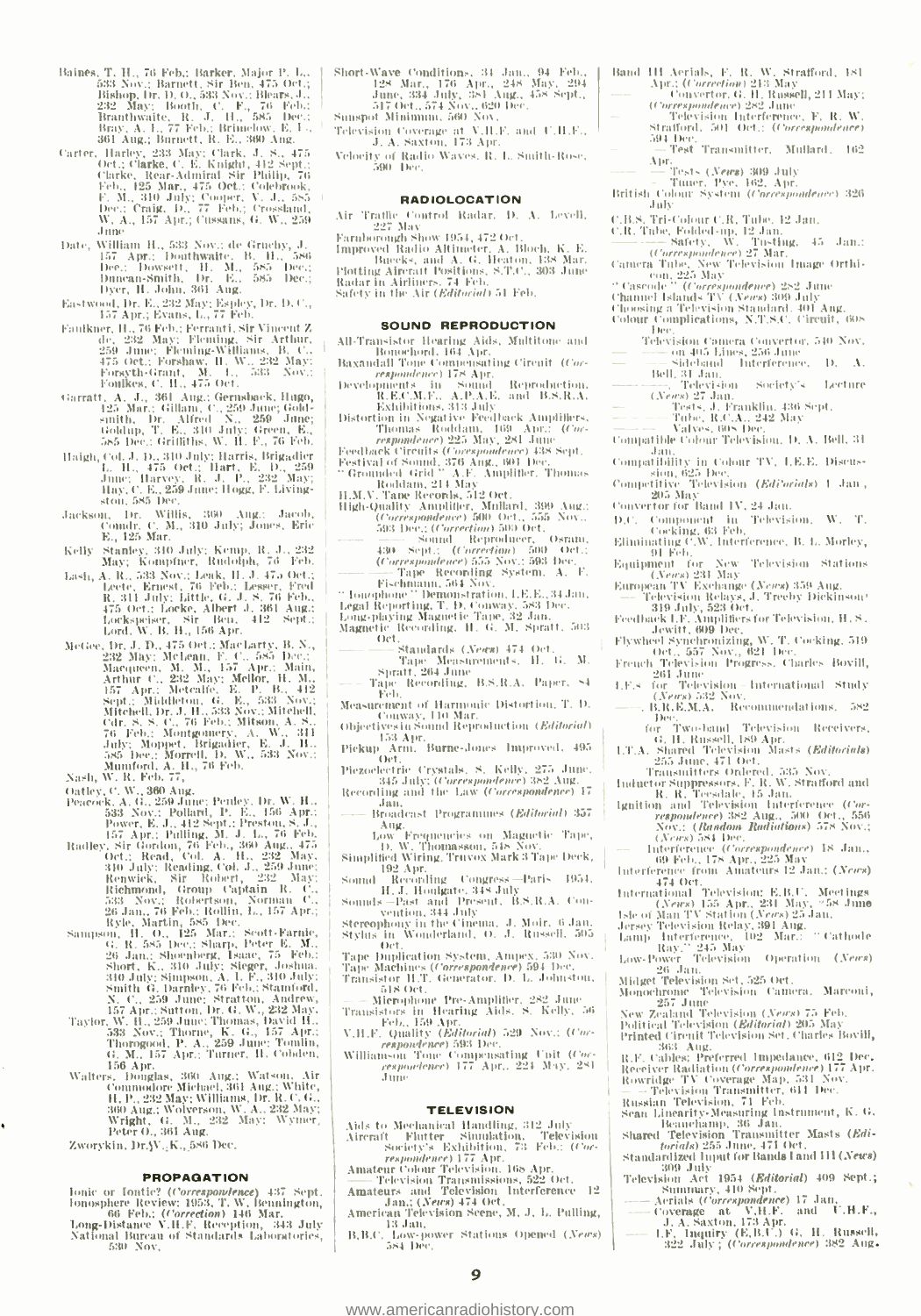- 
- 
- Interference, "Cathode
- Vacuum Lamp Interference, "Cathode<br>Why Easy 245 May Elimes<br>Why Lines? F. P. Hughes, 389 Aug.: (Corres-<br>pondence) 437 Sept., 499 Oct., 555
- Nov. Wired Television: Relay Services Association<br>Figures (News) 586 Dec.

- **TEST AND MEASUREMENT**<br>Attenuators for High Frequencies, R. F.<br>Privett, 141 Mar.<br>Cathode-Follower Probe, Sydney H. Finn.
- Cathode-Foulower (Fronce, Sydney (H. Unin, Centimetre-Wave Oscillograph, 62 Feb. Diode Rectifier in Valve Voltmeters, M. G. Seroggie, 284 June (339 July)<br>Electronic Test Metal, and the Seroggie, 284 June (339 July)<br>Electro
- 
- $A \cup \sigma$ .
- Extended-Range L.F. Sine Wave Oscillator,<br>L. F. Sinfield, 596 Dec.<br>Grid-Dip Oscillator, G. F. Anderson, 465
- 
- Sept. (2001)<br>
Sept. (2001)<br>
Inductance and Dynamic Resistance Meter.<br>
G. G. Johnstone, 377 Aug.<br>
Instrument Error Curves, M. G. Seroggie, 218
- May Measurement of Harmonic Distortion, T. D.
- Measurement or Harrison Basic Convay, 110 Mar.<br>Measuring Interference, E.R.A. Report, 55
- Feb
- Fon-Linearity, D. C. Pressey, 60 Feb.;<br>(Correction) 128 Mar.<br>Small Voltage Changes, J. P. Salter, 451
- Sept,<br>Microwave Test Bench, Integrated, Ferranti,
- 
- Microwave Test Bench, integrated, regrammer, 351 July 1941<br>Pan-Climatic Testing, G. W. A. Dummer, S.C. Schuder and J. E. Green, 598 Dec.<br>Phase and Amplitude Measurement, H. II.<br>Oglivy, 575 Nov.<br>Quivy, 575 Nov.<br>Quivy, 575 N
- 
- $\frac{Reetification_{0}}{589 \text{ Nov.}} \text{ 'Cathode\_Ray.''} \text{ '513\_Oct.},$
- Resistances in Parallel, Francis Oakes, 95 Feb
- Sean Linearity-Measuring Instrument, E. G.
- Beanchamp, 36 Jan.<br>Test and Measuring Gear. R.E.C.M.F. and<br>Physical Society Exhibitions, 299 Jane Transistorized Megohameter, P. B. Helsdon,
- 121 Mar.<br>Universal Meter Shunt, A. L. Chisholm, 35
- Jan.<br>Voltmeter Loading Again (Correspondence) 19 Jan.

#### **TRANSMISSION AND COMMUNICATIONS**

- A.M. Versus F.M. (Editorial) 101 Mar.<br>Airtheld Radio, Modern, Ferryfield, 463 Sept.<br>Band HI Test Transmitter, Mullard, 162 Apr.
- Banc 111 Fest Fransouver, aminator, 102 Apr.<br>European Broadcasting, 592 Dec.<br>Faruborough Show 1954, 472 Oct.<br>Fleming's Transmitting Work, 531 Nov.<br>Frequency Shift Radio Telegraphy, D. H. C.
- 
- Englishedes, 129 Mar.<br>Hong Kong Harbour Radio, G.E.C., 289
- June
- 
- June<br>
1.T.A. Television Stations (*Editorials*) 255<br>
1.T.A. Television Stations (*Editorials*) 255<br>
1.Transmitters ordered, 535 Nov.<br>
International Marine V.H.F., Rees Mace<br>
Report, 70 Feb.<br>
1.Regawatt Transmitter, C.S.,
- 
- 
- 
- 
- Multiplex F.M. Broadcasting, 145 Mart<br>Radio Teleprinter Terminal, 318 July<br>Rowridge TV Coverage Map, 531 Nov.<br>——Television Transmitter, 611 Dec.<br>Shared Television Transmitter Mast<br>(*Editorials*) 255 June, 471 Oct.<br>Ships Li Mast«
- 
- 
- 
- 
- 
- Small-Craft Radio Installation, M.I.M.C.C.,<br>Transistor Transmitter, 160-Metre, A. Cockle,<br>217 May 2217 March 1892<br>V.H.P. Broadcasting: B.B.C. Plans, 415 Sept.<br>- Channel Space Squandered, J. R.<br>- Brinkley, 103 Mar.<br>- Demons
- Quality (Editorial) 529 Nov.: (Corres pondence) 593 Dec.
- Transmissions (News) 309 July, 360 Ang.
- Nig, Nigh at Sea (*Editorial*) 51 Feb :<br>(Correspondence) 251 June<br>Wideband Naval Communication Receiver,<br>333 July
- 

#### **VALVES**

- A.C. D.C. Dangers (Correspondence) 593 Dec A.C. D.C. Dangers (Correspondence) 585 (Deep and Cathode (Correspondence) 18 Jan<br>British Valve Bases 185 448:1953, 164 Apr<br>British Valve Bases 185 448:1953, 164 Apr<br>C.R. Tube, Folded-Up, 12 Jan.<br>(Correspondence) 127 Mar.
- 
- 
- Colour Telescope Sizes, 44 Jan.<br>
Colour Telesciston Tube, R.C.A., 242 May<br>
Electricity, Howe, 608 Dec.<br>
Electricity, How Past is? " Cathode Ray," 41
- Jan
- Jam. (1997)<br>Film on Valve-Making, Mullard, 213 May<br>Film on Valve-Making, Mullard, 213 May<br>Focusing ("athode" Rays, ""Cathode" Ray."<br>Jonie or Loutie? (Correspondence) 437 Sept.<br>Pith Balls and Grid Current," Cathode Ray."
- -
- Furnamental Gift Dec.<br>1966 Dec.<br>Power Transistor, 146 Mar.<br>Rectification, '' Cathode Ray,'' 513 Oct , 569
- 
- Recuperties Barrier Transistors, 143 Oct , 367<br>Sinface Barrier Transistors, 119 Mar.<br>Symbols, Current-Source (Correspondence)<br>Thermionic Valve Jubilee (News) 411 Sept.,<br> $\pi$ -article Valve Jubilee (News) 411 Sept.,
- 
- 
- June Transistors for High Frequencies, 179 Apr.,
- 308 July
- over any Hade, P. B. Helsdon, 20 Jan.<br>Tri-Colour C.R. Tube, 12 Jan.<br>Vacuum Lamp Interference, '' Cathode Ray,''
- 
- Vacuum ramp meets energy at animal state<br>
Valve Coles, May<br>
Valve Gor Bands III, IV and V. D. N. Correlation<br>
field, 272 June

Osbourne, J. L., 165 Apr., 268 June

PATCHETT, G. N., 461 Sept.<br>Potok, M. H. N., 38 Jan. (*Biog.* 26 Jan.)<br>Pressey, D. C., 60 Feb. (*Biog.* 77 Feb.)<br>Privett, R. F., 141 Mar.<br>Pulling, M. J. L., 13 Jan. (*Biog.* 26 Jan.)

QUARMBY, Raymond B., 113 Mar. (Boot

RODDAM, Thomas, 52 Feb., 106 Mar., 169<br>Apr., 214 May, 335 July, 367 Aug.,<br>445 Sept., 561 Nov., 603 Dec.<br>Rubsell, G. 220 May<br>Rubsell, G. H., 189 Apr., 211 May, 322 July,<br>199 431 Sept.<br>200 Car.

cassen, o, a., 565 oct.<br>
SAMTER, J. P., 455 PP. (Biog. 442 Sept.)<br>
SAXton, J. A., 173 Apr. (Biog. 156 Apr.)<br>
Scholes, D. H. C. 1229 Mar. (Biog. 125 Mar.)<br>
Schuler, S. C., with Dummer, G. W. A., and<br>
Scott-Taggart J., and

 $\begin{array}{l} \text{TATE, C, E., 496 Oct.} \left( \textit{Blog}, \, 475 \, \text{Oct.} \right) \\ \text{Teesdale, R, R., with Strafford, F. R, W.} \\ \text{15 Jan.} \\ \text{Tnomasson, D. W., 548 Nov.} \\ \text{Tusting, W., 45 Jan., 550 Nov.} \end{array}$ 

Russell, O. J., 505 Oct.

15 Jan.

- AISBERG, E., 287 June<br>Amos, S. W., 542 Nov.<br>Anderson, G. P., 465 Sept.
- 
- 
- 
- 
- 
- BEAUCHAMP, K. G., 36 Jan.<br>
Bell, D. A., 31 Jan.<br>
Bennington, T. W., 66 Feb. *(Biog. 77 Feb.)*<br>
Bennington, T. W., 66 Feb. *(Biog.* 26 Jan.)<br>
Bloch, A., Buecks, K.E. and Heaton, A. G.,<br>
Bowlll, Charles, 261 June, 363 Aug.
- 
- 259 June)<br>Brinkley, J. R., 103 Mar, *(Biog,* 125 Mar.)<br>Buecks, K. E. with Bloch, A. and Heaton,<br>A. G., 138 Mar.
- 
- $\begin{tabular}{ll} \textbf{CASS}, \textbf{W}, \textbf{R}, \textbf{and Hadfield}, \textbf{R}, \textbf{M}, 536 \text{ Nov}, \\ \textbf{(Blog, 533 Nov.)} \\ \textbf{``Cathode Ray,''} + 1 Jan., 79 Feb., 113 Mar., 193 Apr., 245 May., 290 Jun, 327 July, 383 Aug., 454 Sept., 513 Oct., 569 Now, 616 Joe, 600 Now, 616 Joe, 600 May, 614. Chisholm, A. L., 35 Jan., Coekhe, A. L., 35 Jan., Coekhe, A., 217 May, 71,$
- 
- 
- 
- 
- Conway, T.<br>Mar.)
- Corfield, D. N., 272 June (Biog, 259 June)
- 
- 
- 
- 
- 

EVERDEN, W. A., 440 Sept.

#### **AUTHOR INDEX**

- FERRANTI, Barry Z. de. 392 Aug. (Boog
- 
- FERRANTI, Barry Z. de, 392 Aug. (*Buog.*<br>
300 Aug.)<br>
Finn, Sydney H., 541 Nov.<br>
Finsen, A. F., 564 Nov. (*Biog.* 533 Nov.)<br>
Fischmann, A. F., 564 Nov. (*Biog.* 533 Nov.)<br>
Franklin, J., 436 Sept.<br>
"Free Grid." 50 Jan., 100
- 
- 
- GILLING, B. T., 459 Sept.<br>Goodhew, E. G., 591 Dec.<br>Goottlieb, Irving, 234 May) (Biog, 233 May) Green, J. E., with Schuler, S. C., at Dunnner, G. W. A., 598 Dec.  $S_1$   $C_2$  and
- HADFIELD, R. M., with Cass, W. R., 536 HADFIELD, R. M., with Cass, W. R., 200<br>Mov., (Biog, 533 Nov.)<br>Heaton, A. G., with Bloch, A., and Buccks, K. E., 138 Mar.<br>Helsdon, P. B., 20 Jan., 121 Mar. (Biog, P. 63, 20 Jan., 121 Mar. (Biog,

Helsdon, P. B., 20 Jan., 121 Mar. (1990)<br>26 Jan.)<br>Houlgate, H. J., 348 July<br>Hughes, J. D., 237 May (*Biog*, 233 May)<br>Hughes, F. P., 389 Aug.

 $\begin{array}{ll} {\rm JEWTTT, \;\; H, \;\; S.,\;\;86\;\;Feb.,\;\;609\;\;Dec.\;\;(Blog, \;\; {\rm Johnston, \;D. \;\; L.,\;\;518\;\;Oct.} \\ {\rm Johnston, \;\;U, \;\; G.,\;\;377\;\; Aug.} \end{array}$ 

KELLY, S., 56 Feb., 159 Apr., 275 June, 345<br>July (Biog, 77 Feb.)

LEVELL, D. A., 227 May  $(Blog, 23.3$  May) Lister, C., 92 Feb.

MOIR, J., 6 Jan, (*Biog.* 26 Jan.)<br>Morley, B. L., 91 Feb.<br>Moyse, E. J., with Scott-Taggart, J., 403 Aug.

 $10$ 

www.americanradiohistory.com

OAKES, Francis, 95 Feb., 180 Apr.<br>Ogilvy, H. H., 575 Nov, (Biog. 533 Nov.)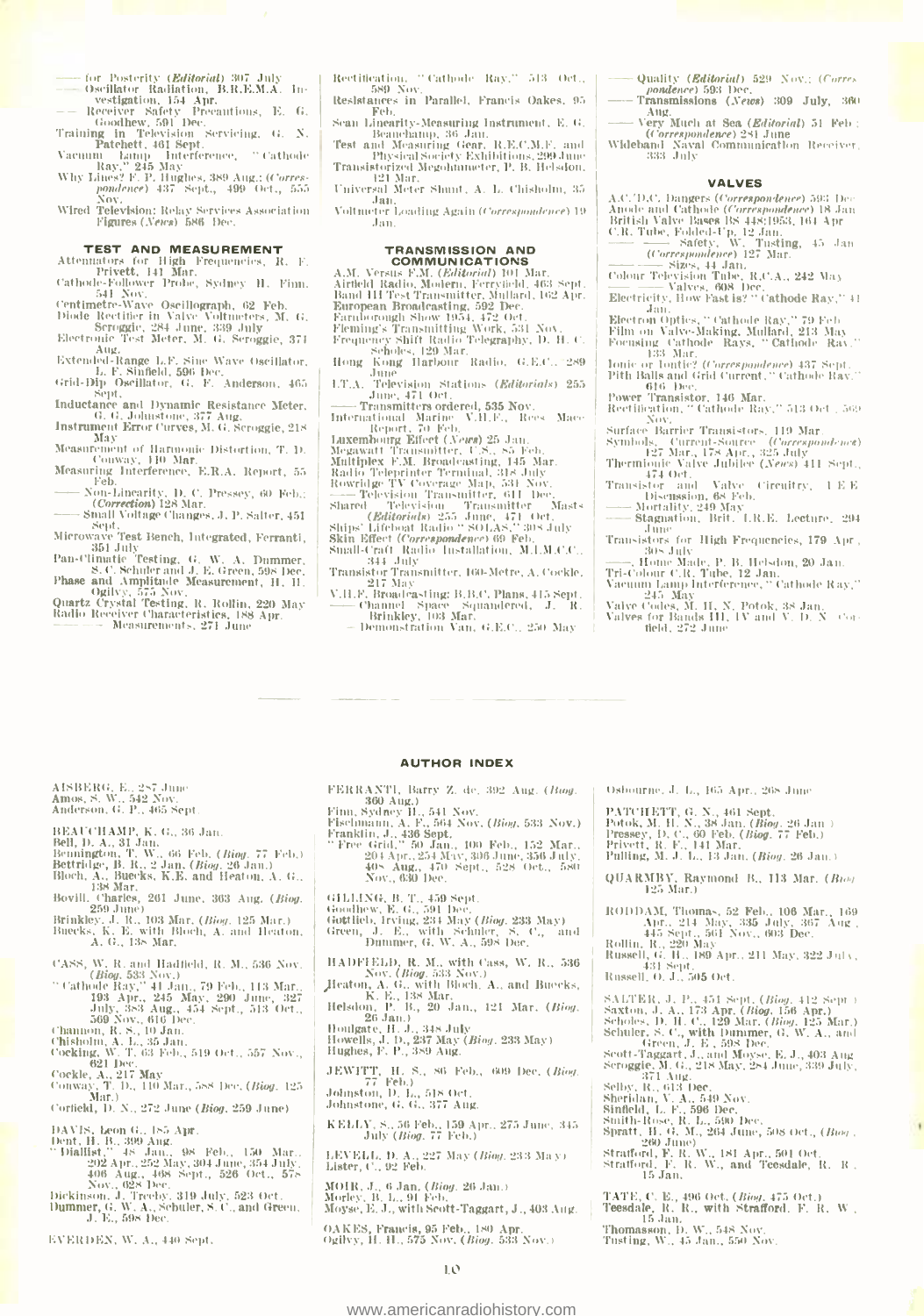#### **ILLUSTRATIONS**

- 
- 
- 
- Aerial Seanne, R.C.A. Lightweight Search<br>
Radar, 286 June<br>
Radar, 286 June<br>
Radar, 286 June<br>
Tarics," Small-Craft Radio, 280 June<br>
Bardo, Dr. H. E. M., at Fleming Valve<br>
Bardo, June<br>
Bardo, at Fleming Valve<br>
Bardens Polyt
- 
- 
- 
- 
- 
- 
- 
- 
- 
- 
- 
- G.C.O. Television Detector<br>Gillam, C., 259 June<br>Green, E., 585 Dec.<br>Griffiths, W. H. F., 76 Feb.
- 
- 
- Guided-Missile Analogue Computor, 530 Nov.<br>Harris, Brigadier L. H., 475 Oct.<br>Isle of Wight Television Coverage Map, 531
- Nov.
- 
- Macob, Cdr. C. M., 310 July<br>Jersey (Television: Relay, "Rediffusion, 411)<br>Sept. (Sept. Relay, "Rediffusion, 411)<br>Jungfrau (Relay Station: Paraboloids, 359) Super Republication - Paraboloids, 359<br>
Magnaria Relay Station - Paraboloids, 359<br>
Kemp, R. J., 232 May<br>
Lamp Interference, 102 Mar<br>
Leak, H. J., 475 Oct.<br>
Little, G. J. S., 475 Oct.<br>
Marconi - Spark Transmitter and Cohere
- 
- 
- 
- 
- 
- 
- 
- 
- 
- 
- 
- 

Radio Astronomy and the Eclipse, 413 Sept Radio Industry Council Dinner, 27 Jan.<br>Radio Telescope, Ohio State University, 84 Feb.

- 
- 
- ren,<br>Radley, Dr. W. G., 76 Feb.<br>" Recorder " Wireless Room, 535 Nov.<br>Redifon Radio Installation on " Abraham<br>- Larsen," 124 Mar.
- 
- 
- Latsen," 124 Mar.<br>Richmond, Grp. Capt. R. C., 533 Nov.<br>Robertson, Norman C., 76 Feb.<br>Roving Eye Mobile B.B.C. Television Unit.<br>To Apr.<br>Shoenberg, Isaac. 75 Feb.<br>Shoenberg, Isaac. 75 Feb.<br>Short, K., 310 July<br>Stamford, N. C.
- 
- 
- 
- 
- Apr.
- 
- Aristophy Society's Transmitting Aerial,<br>25 Jan, 25 Jan, Coverage Map, 415<br>Sept. Broadcasting, Coverage Map, 415
- Watson, Air Comdre M., 361 Aug.<br>Williams, Dr. R. C. G., 360 Aug.<br>Wymer, P. O., 361 Aug.
- 
-